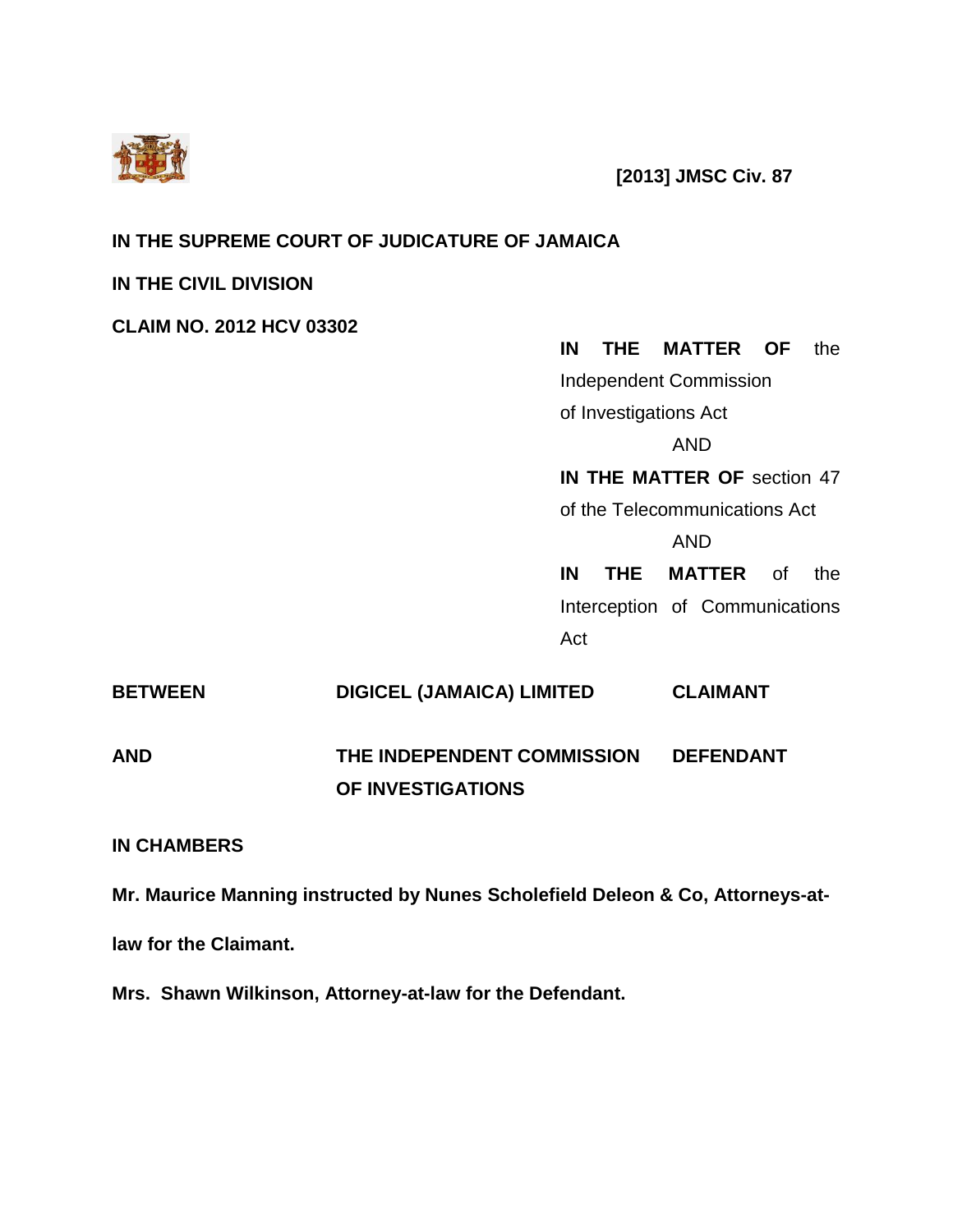# STATUTORY INTERPRETATION - SECTION 21 INDECOM ACT-SECTION 47 TELECOMS ACT - SECTION 16 INTERCEPTION OF COMMUNICATIONS ACT - WHETHER EJUSDEM GENERIS RULE APPLICABLE – GENERALIA SPECIALABUS NON DEROGANT

#### **Heard: 28th February & 20th June 2013**

#### Mangatal J:

[1] This matter is in the nature of a joint application as the parties felt it necessary to seek the Court's guidance on the interpretation of Section 21 of the Independent Commission of Investigations Act ("the INDECOM Act"), Section 47 of the Telecommunications Act ("the Telecoms Act") and Section16 of the Interception of Communications Act.

[2] The Claimant, Digicel (Jamaica) Limited ("Digicel") is a licensed carrier under the Telecommunications Act offering telecommunication services which enable it to provide, among other things, voice and data services to customers in the island of Jamaica. The Defendant, The Independent Commission of Investigations ("INDECOM") is a Commission of Parliament set up under the INDECOM ACT, to investigate, among other things, alleged misconduct on the part of members of the security forces and other agents of the state. INDECOM was set up to replace the Police Public Complaints Authority (PPCA), which had itself been created to investigate the alleged misdeeds of members of the police force.

[3] Digicel, by a Fixed Date Claim Form and Affidavit, filed  $13<sup>th</sup>$  June 2012 seeks the following relief:

> 1. A Declaration that Digicel is restricted from providing subscriber information regarding the use of its services by third parties to INDECOM under Section 47(1) of the Telecoms Act;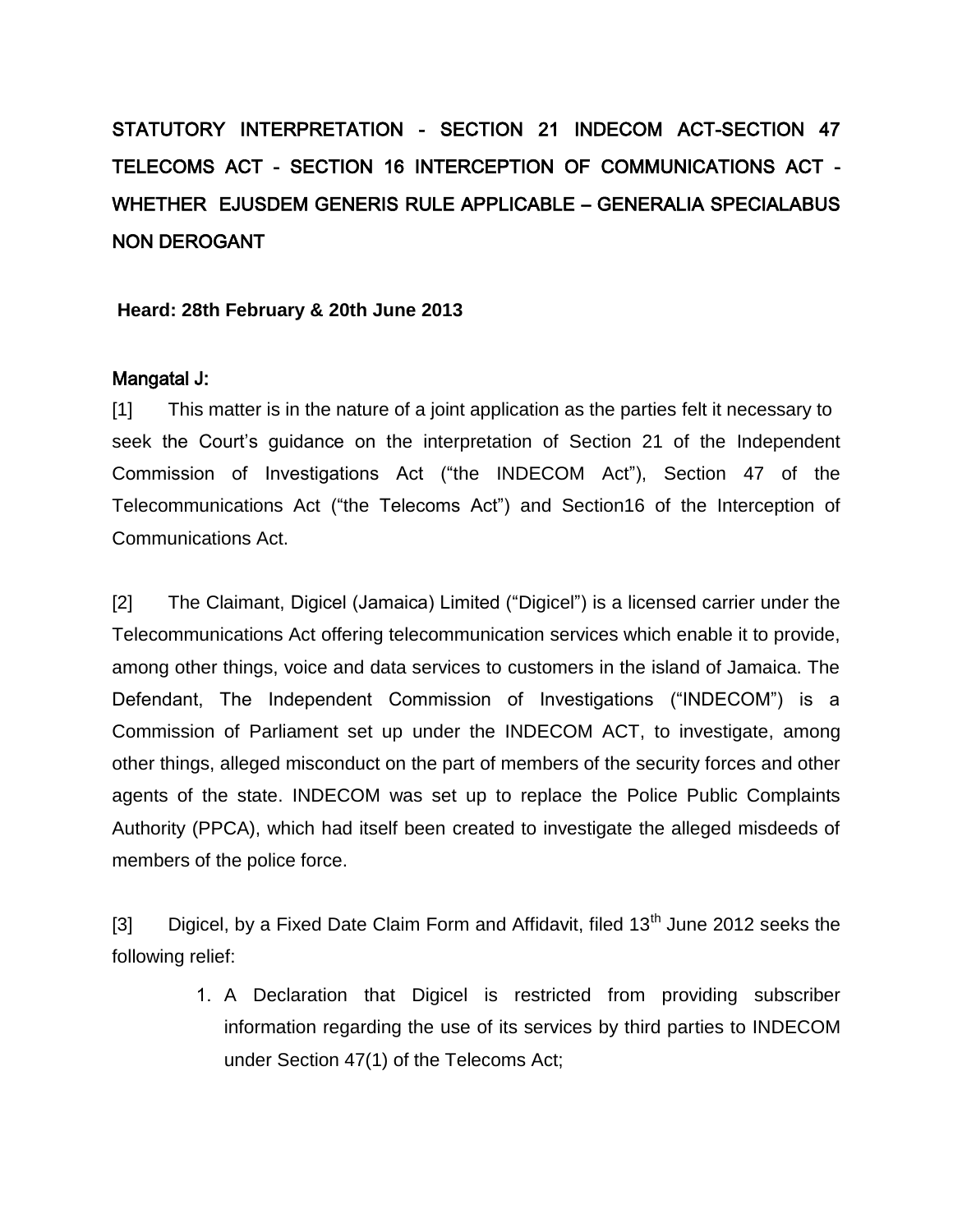- 2. A Declaration that INDECOM is not entitled to customer information pursuant to Section 47(2)(b)(i) of the Telecoms Act;
- 3. A Declaration that the INDECOM Act is not a law requiring disclosure of customer information for the purposes of investigating or prosecuting of a criminal offence;
- 4. A Declaration that Digicel is not compellable under Section 21(1) of the INDECOM Act to provide customer/subscriber information (and/)or traffic data to INDECOM;
- 5. A Declaration that Digicel is not compellable under Section 21 (4) of the INDECOM Act to produce customer/subscriber information and/or traffic data to INDECOM;
- 6. A Declaration that INDECOM is not a designated official for the purposes of Section 16 of the Interception of Communications Act;
- 7. No order as to costs, and
- 8. Such further and/or other relief as this Honourable Court deems just.

## **Background**

[4] On December  $8<sup>th</sup>$ , 2009, the Bureau of Special Investigation ("BSI") began investigating the alleged fatal shooting of one Robert 'Kentucky Kid' Hill by members of the Security Force. The BSI is an arm of the Jamaica Constabulary force responsible for investigating allegations of abuse and misconduct by members of the force. A file was prepared and submitted to the DPP for her ruling after the BSI completed its investigation. The DPP subsequently issued her ruling recommending that the file be referred to the Coroner for the Corporate Area. The DPP also recommended that further in-depth investigations be carried out to examine allegations/suggestions that the officers implicated in the shooting were part of a conspiracy scheme involving the cousin of the deceased and a particular woman. Based on this recommendation, INDECOM commenced its investigation into this conspiracy plot. As part of the process, it sought to procure call data information from both Digicel and Cable & Wireless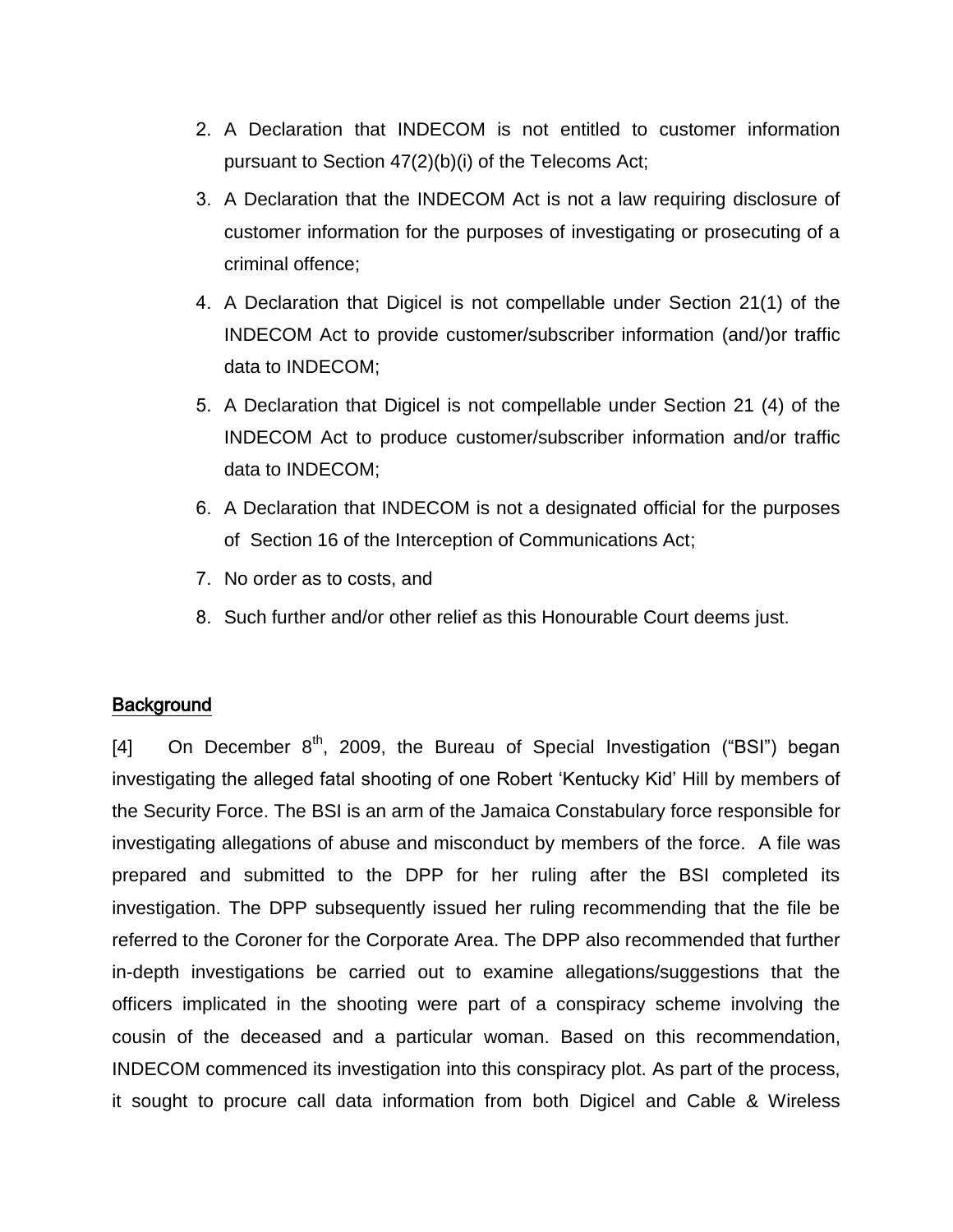Jamaica Limited ("LIME") relating to the telephone numbers of the persons mentioned earlier as being a part of the conspiracy. Notices dated  $28<sup>th</sup>$  September 2011 were served on Digicel and LIME pursuant to Section 21 of the INDECOM Act. LIME complied with the request and provided the information. The Claimant however took the view that it could not comply with the request. In a letter dated  $3<sup>rd</sup>$  October 2011, Digicel informed INDECOM that it could not comply with the request as its interpretation of the relevant sections of the Telecoms Act and the Interception of Communications Act is that these legislative provisions prohibit it from disclosing such information and that the INDECOM Act did not amend these earlier Acts. From thereon, both sides were engaged in constructive dialogue relative to the interpretation to be accorded to these provisions. Unable to reach a compromise the parties agreed that it would be best for them both to approach the Court with their respective views and have the matter determined by the Court.

[5] At the start of submissions, Digicel expressed its position that it was not unwilling to provide the information to INDECOM. However, given the differences of opinion regarding the interpretation of the relevant statutes, it felt it necessary to have the Court clarify the issues and provide its ruling before Digicel acts. It was also indicated that circumstances have overtaken the events which initially gave rise to this application. However Counsel on both sides stated that the issue remains a live one, since it is likely to arise again, and thus the Court's ruling is still required.

#### Relevant Statutory Provisions

[6] The text of the main relevant statutory provisions has been set out below. *Section 21 INDECOM ACT*

> *21. (1) Subject to subsection (5), the Commission may at any time require any member of the Security Forces, a specified official or any other person who, in its opinion, is able to give assistance in relation to an investigation under this Act, to furnish a statement of such information and produce any document or thing in connection*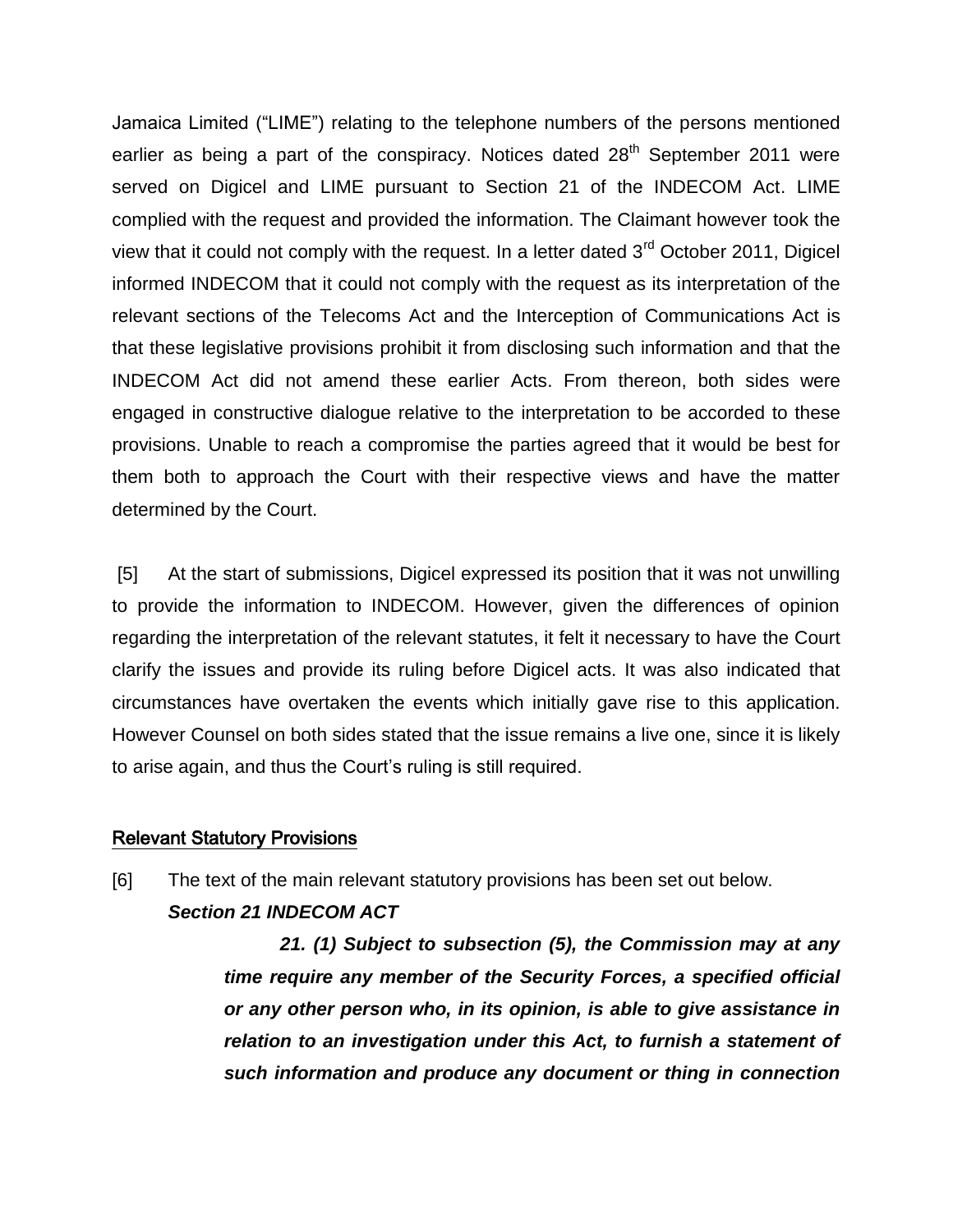*with the investigation that may be in the possession or under the control of that member, official or other person.*

 *(2) The Statement referred to in subsection (1) shall be signed before a Justice of the Peace.*

 *(3) Subject to subsection (4), the Commission may summon before it and examine on oath-*

*(a) any complainant; or*

*(b) any member of the Security Forces, any specified official or any other person who, in the opinion of the Commission, is able to furnish information relating to the investigation.*

 *(4) For the purposes of an investigation under this Act, the Commission shall have the same powers as a Judge of the Supreme Court in respect of the attendance and examination of witnesses and the production of documents.*

 *(5) A person shall not, for the purpose of an investigation, be compelled to give any evidence or produce any document or thing which he could not be compelled to give or produce in proceedings in any court of law.* 

*(6) Section 4 of the Perjury Act shall apply to proceedings under this section in relation to an investigation as it applies to Judicial proceedings under that section.*

*Section 2 "Specified Official" means-*

*(a) a correctional officer;*

 *(b) such other public officer, as the Minister may by order specify, being a person upon whom is conferred any of the powers, authorities and privileges as are conferred by law on a member of the Jamaica Constabulary Force.*

*Section 47 Telecommunications Act:*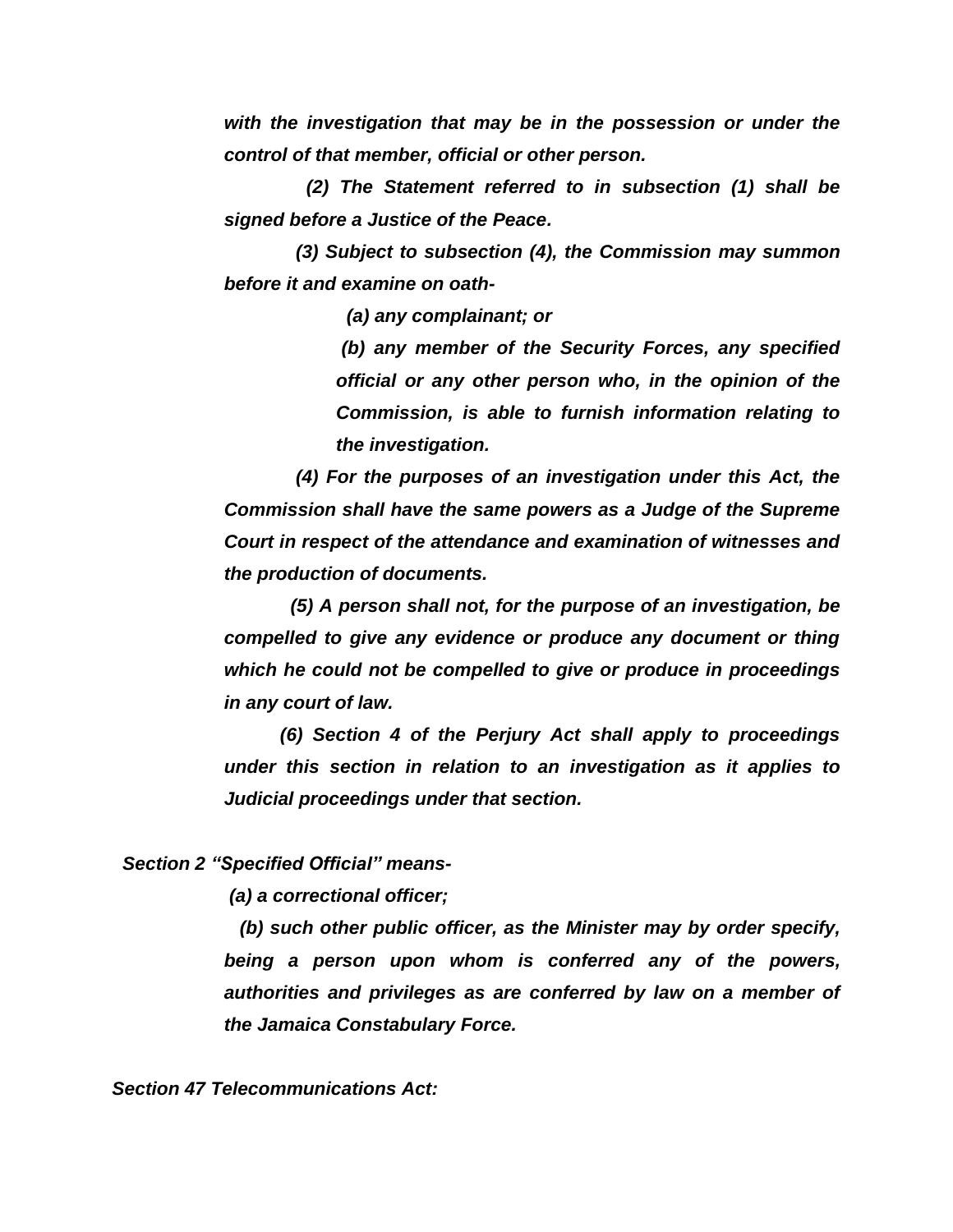*47.-(1) Every carrier and service provider shall, subject to subsection (2), regard and deal with as secret and confidential, all information regarding the type, location, use, destination, quantity and technical configuration of services used by their customers.* 

*(2) A carrier or service provider-*

*(a) shall disclose the information referred to in subsection* 

*(1) to-*

*(i) the Commissioner of Police;* 

*(ii) the officer of the Jamaica Constabulary Force in charge of-*

*(A) internal security; or* 

*(B) the National Firearm and Drug* 

*Intelligence Centre or any organization replacing the same; or* 

*(iii) the Chief of Staff, or head of the Military Intelligence Unit of the Jamaica Defence Force, upon being requested to do so by the person referred to in sub-paragraph (i), (ii) or (iii), as the case may require, for the purposes of investigating or prosecuting a criminal offence;* 

*(b) may disclose such information-*

*(i) to the Office or pursuant to the provisions of any law for the time being in force which requires such disclosure for the purpose of the investigation or prosecution of a criminal offence;* 

*(ii) with the written consent of the customer;* 

*(iii) where the disclosure is necessary in defence of the carrier or service provider in any proceedings brought against the carrier or service provider.*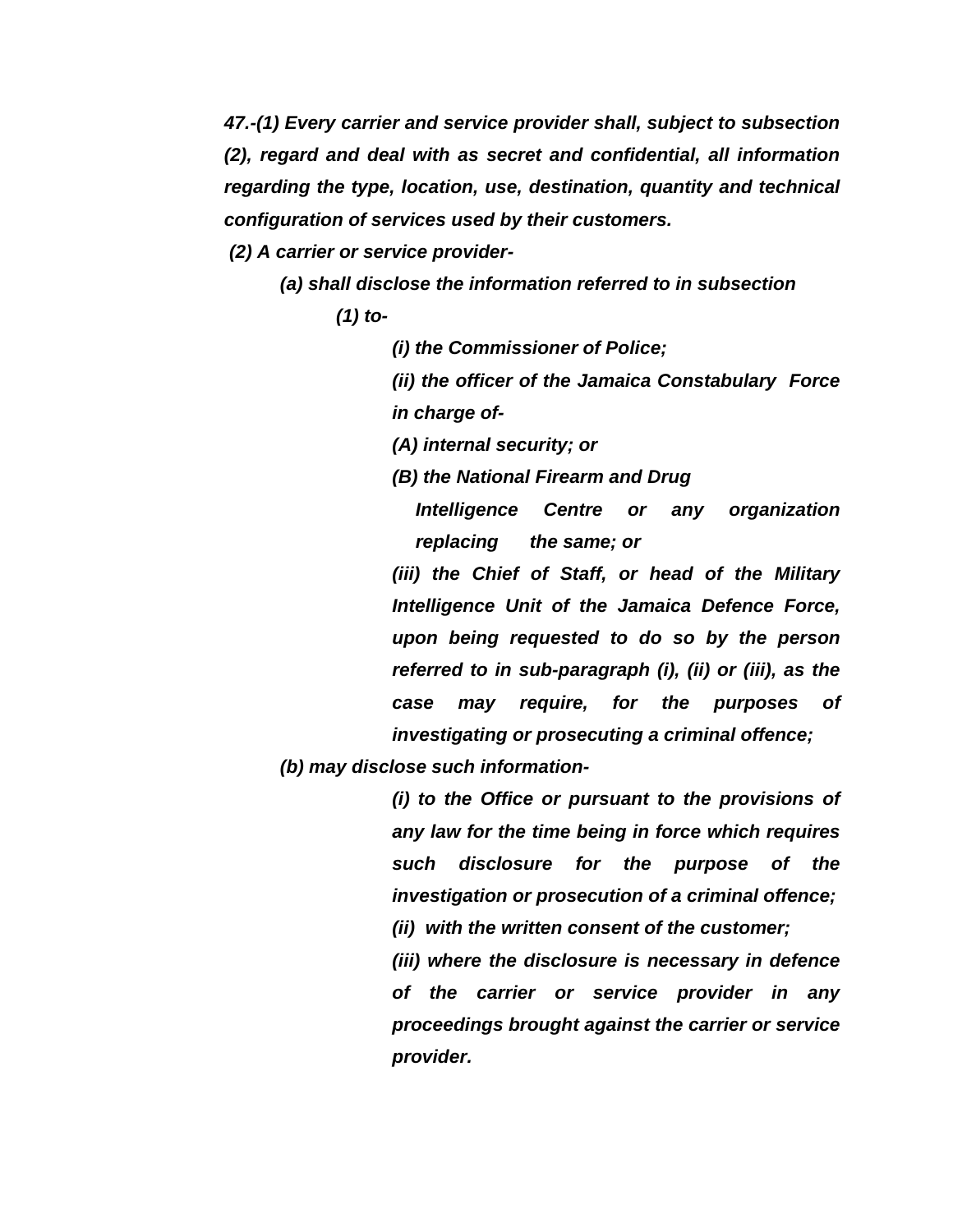*(3) A service provider or carrier shall not be liable to any action or suit for any injury, loss or damage resulting from a disclosure of information pursuant to subsection (2).* 

#### *Section 16 Interception of Communications Act*

*16 (2) Where it appears to the designated person that a person providing a telecommunications service is or may be in possession of, or capable of obtaining, any communications data, the designated person may, by notice in writing, require the provider- (a) to disclose to an authorized officer all of the* 

*data in his possession or subsequently obtained by him; or* 

*(b) if the provider is not already in possession of the data, to obtain the data and so disclose it.*

# **Digicel's Submissions**

[7] Mr. Manning, Counsel representing Digicel, opened his submissions by firstly asking the Court to consider whether Digicel was compellable pursuant to Sections 21 (1) and (4) of the INDECOM Act to provide the information requested. In construing Section 21 (1), Counsel submitted that the Court should apply the *Ejusdem Generis* rule. He argued that in applying that rule, Digicel would not fall within the category of persons from whom the Commission can request information or ask to produce documents.

[8] Counsel also went on to consider whether the power of the Commission to direct the production of documents, similar to a Supreme Court Judge, meant that INDECOM could do so without more. He argued that Section 21(4) was administrative and that the section does not enable INDECOM to call for the production of specified documents. Further, he argued that there is substantive law which provides for the disclosure of the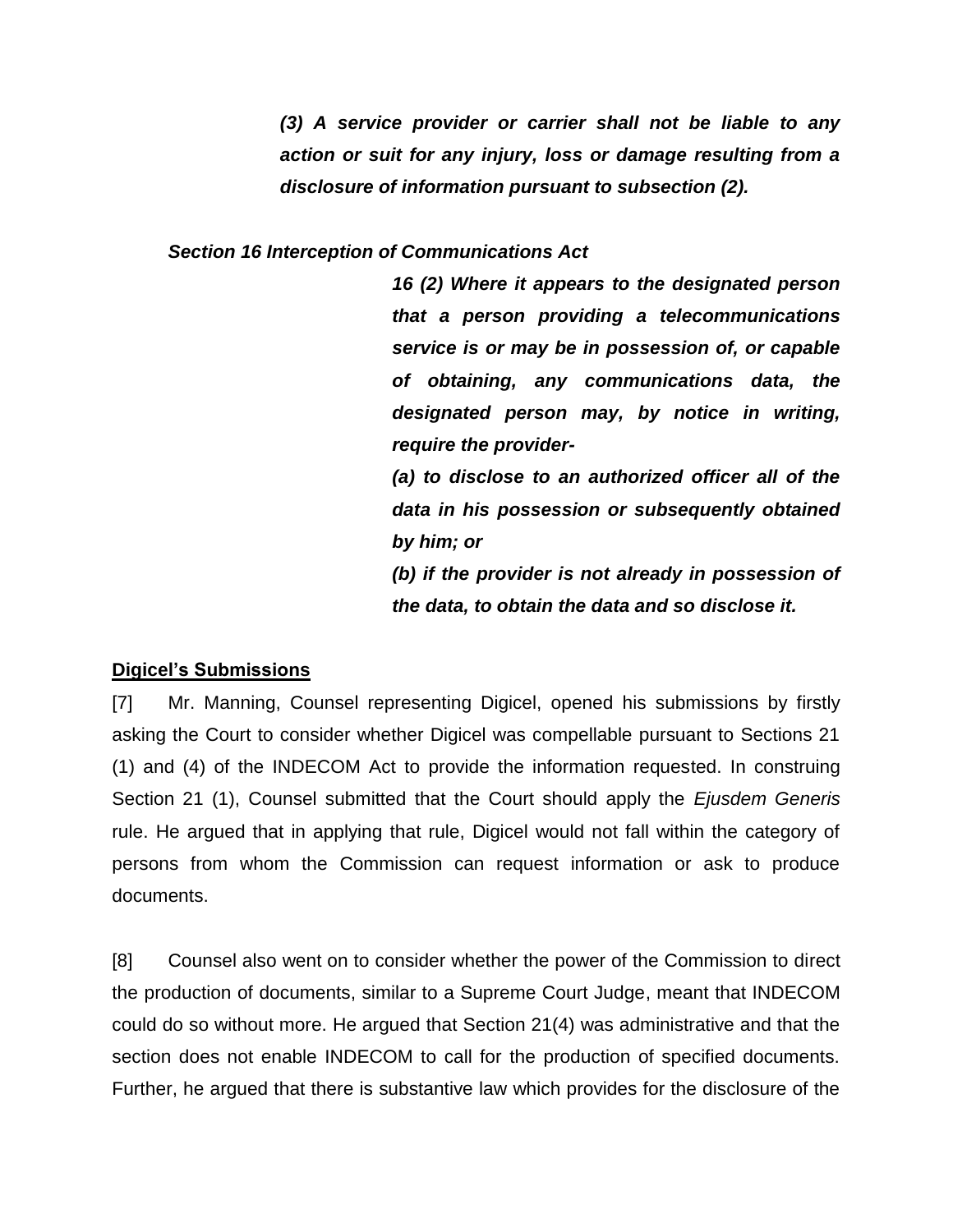requested information and INDECOM does not fall within or come under that substantive law. Consequently, he submitted that since a Judge cannot seek information which is otherwise prohibited or not fully within a substantive law, Section 21 (4) does not give a substantive right to that information. Digicel is therefore not compellable under Section 21 of the INDECOM Act, especially having regard to Section 21 (5).

[9] Mr. Manning during the course of his submission also addressed the issue concerning the exercise of Digicel's discretion to disclose information pursuant to Section 47(2) (b) (i) of the Telecoms Act. The force of his submission was that for Digicel to exercise its discretion, the law in question on which a party is relying must specifically require the disclosure of subscriber information for the purpose of investigating or prosecuting a criminal offence, and that reliance cannot be placed on a general law. Mr. Manning argued that the INDECOM Act does not make reference to the disclosure of this type of information and Section 21(1) cannot be construed as allowing for such a disclosure given its very general nature. He argued that in any event, the Claimant has a discretion, and that discretion is informed by weighing the obligation of keeping information secret and confidential per Section 47 (1) versus the disclosure of this information where the law under which the request is made is not entirely clear. On this basis, the Claimant would not be under an obligation to exercise its discretion in favour of the Defendant.

[10] Counsel further submitted that even if Section 21(1) were to extend to every other person not listed it could not supersede the specific prohibition against the disclosure of subscriber information under Section 47 (1) of the Telecoms Act. He argued that in order to supersede the Telecoms Act, the INDECOM Act would require language repealing or altering the effect of section 47 (1) of the Telecoms Act.

[11] Regarding the issue of whether INDECOM is otherwise entitled to the information by means of any other statute, namely the Interception of Communications Act, Mr. Manning argued against this. He noted that while the information being requested by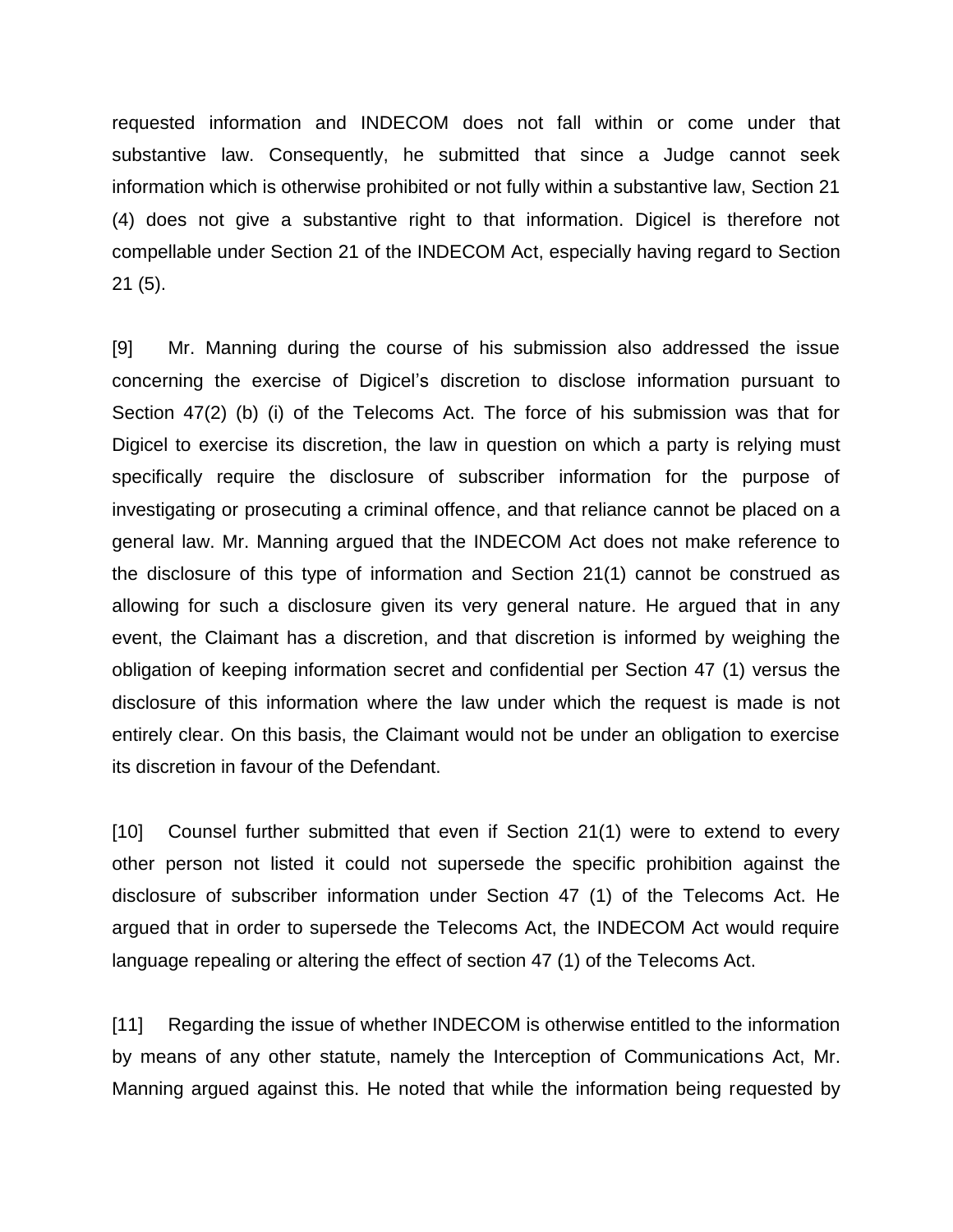Digicel could fall within the meaning of "traffic data" under that statute, only a "designated person" could ask for such communication to be disclosed and INDECOM does not have such a designation. He further argued that the general provisions under the INDECOM Act could not be seen as overriding the specific provisions concerning secrecy in the Telecommunications Act or the specific regime surrounding the disclosure of communication data under the Interception of Communications Act.

#### **INDECOM'S Submissions**

[12] Mrs. Wilkinson, who represented INDECOM in this matter, began her submissions by looking into the background or purpose for which the INDECOM Act was passed. She submitted that this was critical in interpreting the expression "any other person" as contained in Section 21(1) of that Act. She argued that when one looks at the purpose which the Act was meant to give effect to, the Court should construe the words "any other person" widely. If construed in that manner, this would therefore mean that Digicel could be asked by the Commission to produce the information requested.

[13] Mrs. Wilkinson also considered whether in the public interest, the information requested by Digicel could be disclosed. It was her submission that INDECOM as a Commission of Parliament had powers akin to that of a Commission of Inquiry. She cited several authorities, some dealing with Commissions of Inquiry on this issue, and others dealing with differing situations, which in her submission demonstrated that in the public's interest, the Court will order confidential information to be disclosed. This would be so once the request was being made pursuant to the purpose of the relevant body and not otherwise. She submitted that consequent on this, Digicel was compellable under Section 21 of the INDECOM Act to produce the relevant information/documents that were requested by INDECOM.

[14] In regards to the question concerning whether the INDECOM Act was a statute whose provisions require disclosure for the purpose of investigating or prosecuting a criminal offence, Mrs. Wilkinson submitted that it was. She accepted that INDECOM was not set up solely for the investigation of criminal offences. However, she argued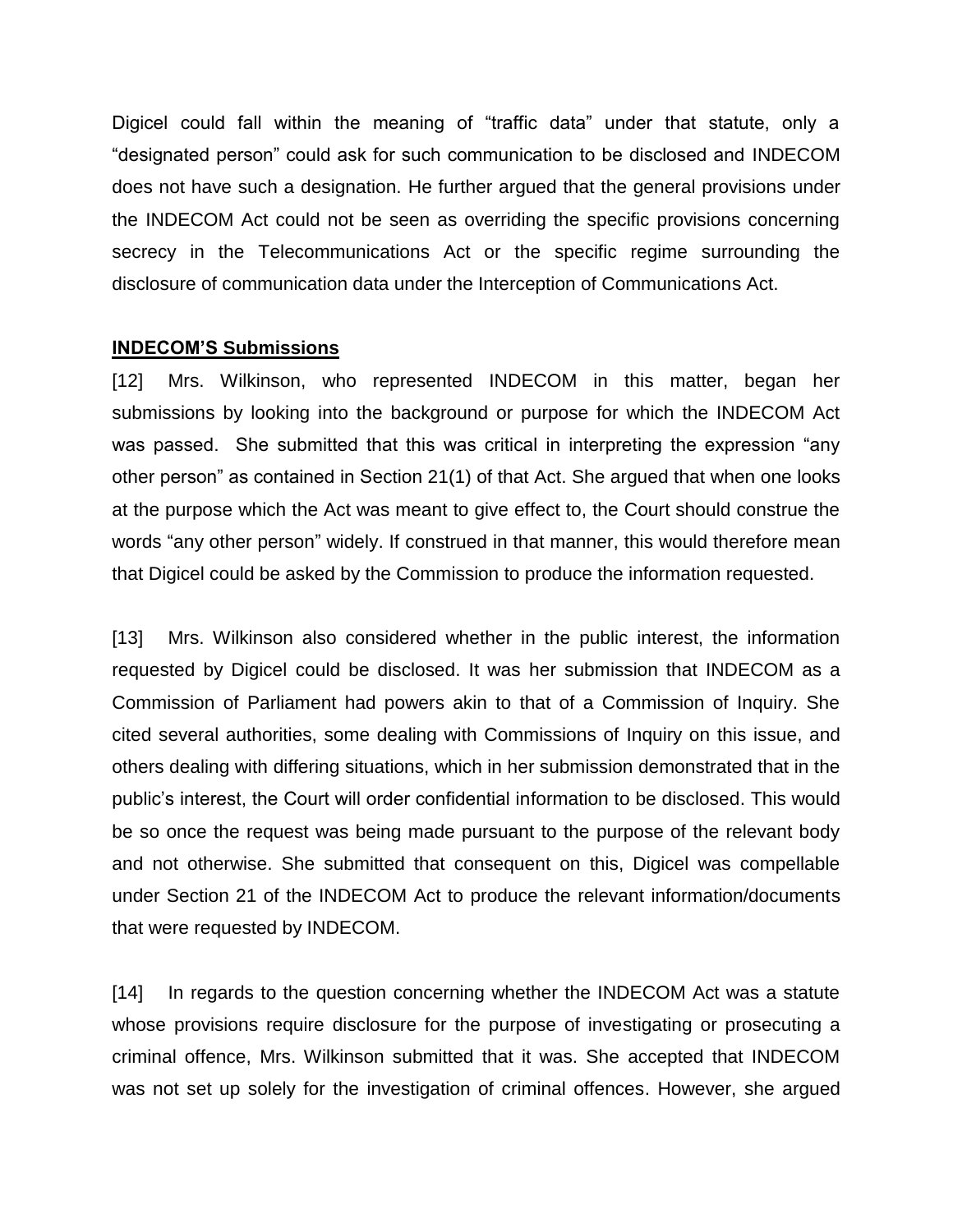that in satisfying its mandate, some of the occurrences/incidents named in the Act, which INDECOM investigates are criminal acts. She therefore submitted that on this premise, the INDECOM Act is indeed such a law as contemplated by the provision in Section 47 (2) (b) (i).

[15] On the point raised by Digicel as to whether the Interception of Communications Act has any bearing on the ability of INDECOM to request disclosure of subscriber information from Digicel, Counsel submitted that such an issue should not be considered by the Court having regard to the circumstances of the instant case. She stressed that the Notice that was issued by INDECOM was not issued under the authority of the Interception of Communications Act, but under the INDECOM ACT. Further, she argued that nowhere in the Interception of Communications Act does it say that the information that was being requested by INDECOM may not be obtained otherwise than by a Notice issued under that Act. Having regard to this, it was her contention that the provisions of the Interception of Communications Act, in no way, affect or derogate from the powers of INDECOM under the INDECOM Act to compel the production of information and or documents.

## **Resolution of the Issues**

[16] I must extend my gratitude to both Mr. Manning and Mrs. Wilkinson for their industry in the conduct of this matter. Some very important questions on statutory interpretation have been raised and the submissions have been thorough and illuminating.

# **Whether Digicel can be compelled to produce documents pursuant to section 21 of the INDECOM Act**

[17] Section 21(1) of the INDECOM Act empowers the Commission to "*require any member of the Security Forces, a specified official or any other person who, in its opinion, is able to give assistance in relation to an investigation under this Act*" to furnish a statement or any document or thing in connection with an investigation. The term "Documents" is defined in Section 2 of the Act as "any written information relating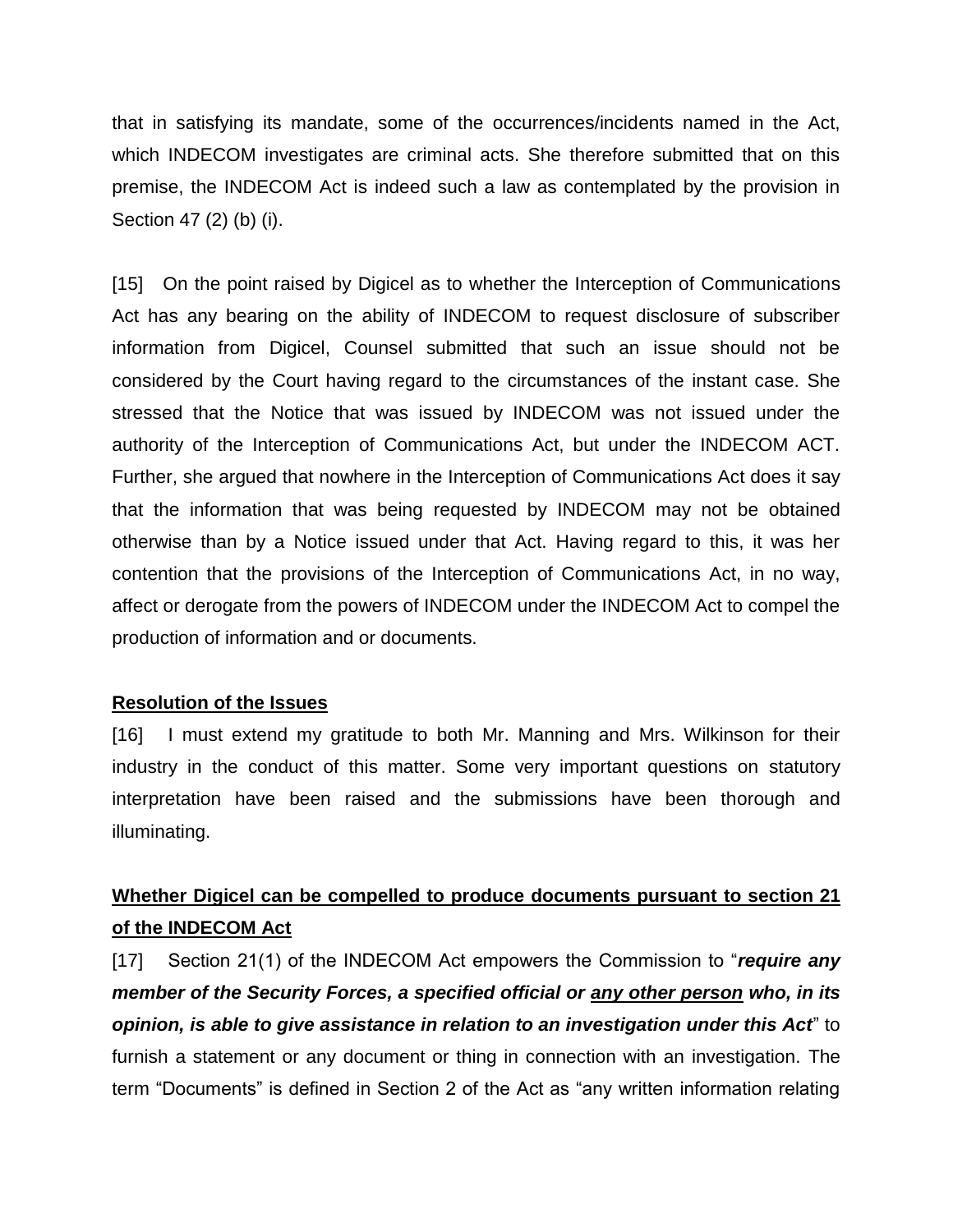(directly or indirectly) to a complaint," or "any record generated in any manner whatsoever, including any record generated by an automated recording device or programme." One of the contentions in this claim surrounds the meaning to be given to the words "any other person." Mr. Manning has suggested that I apply the *Ejusdem Generis* rule in construing those words, whilst Mrs. Wilkinson has argued the converse.

[18] The *Ejusdem Generis* principle is a well-known principle of statutory interpretation. In essence, it states that where general word(s) in a Statute follow two or more particular words capable of forming a genus or category, the construction of the general word (s) must be confined to things of that class or category. As explained by Lord Diplock in the House of Lords' decision, *Quazi v Quazi [1980] A.C. 744*, at pages 807 to 808, cited by Mr. Manning:-

> …*the rule applies to cut down the generality of the expression "other"…The presumption then is that the draftsman was directed only to that genus and that he did not, by the addition of the word "other" to the list, intend to stray from its boundaries, but merely to bring with the ambit of the enacting words those species which complete the genus but have been omitted from the preceding list either inadvertently or in the interest of brevity.*

[19] The Ejusdem Generis rule however is merely a rule of language and not a rule of law. It is not viewed in isolation from other rules of statutory interpretation nor can it override these rules. This is evident from the dicta of Lord Scarman at pages 823 -824 in *Quazi*, where he stated:

> *…It is, at best, a very secondary guide to the meaning of a statute. The all-important matter is to consider the purpose of the statute: see Rands v. Oldroyd [1959] 1 Q.B. 204. If the legislative purpose of a statute is such that such a statutory series should be read ejusdem generis, so be it: the rule is helpful. But, if it is not, the rule is more likely to defeat than to fulfill the purpose of the statute. The rule, like*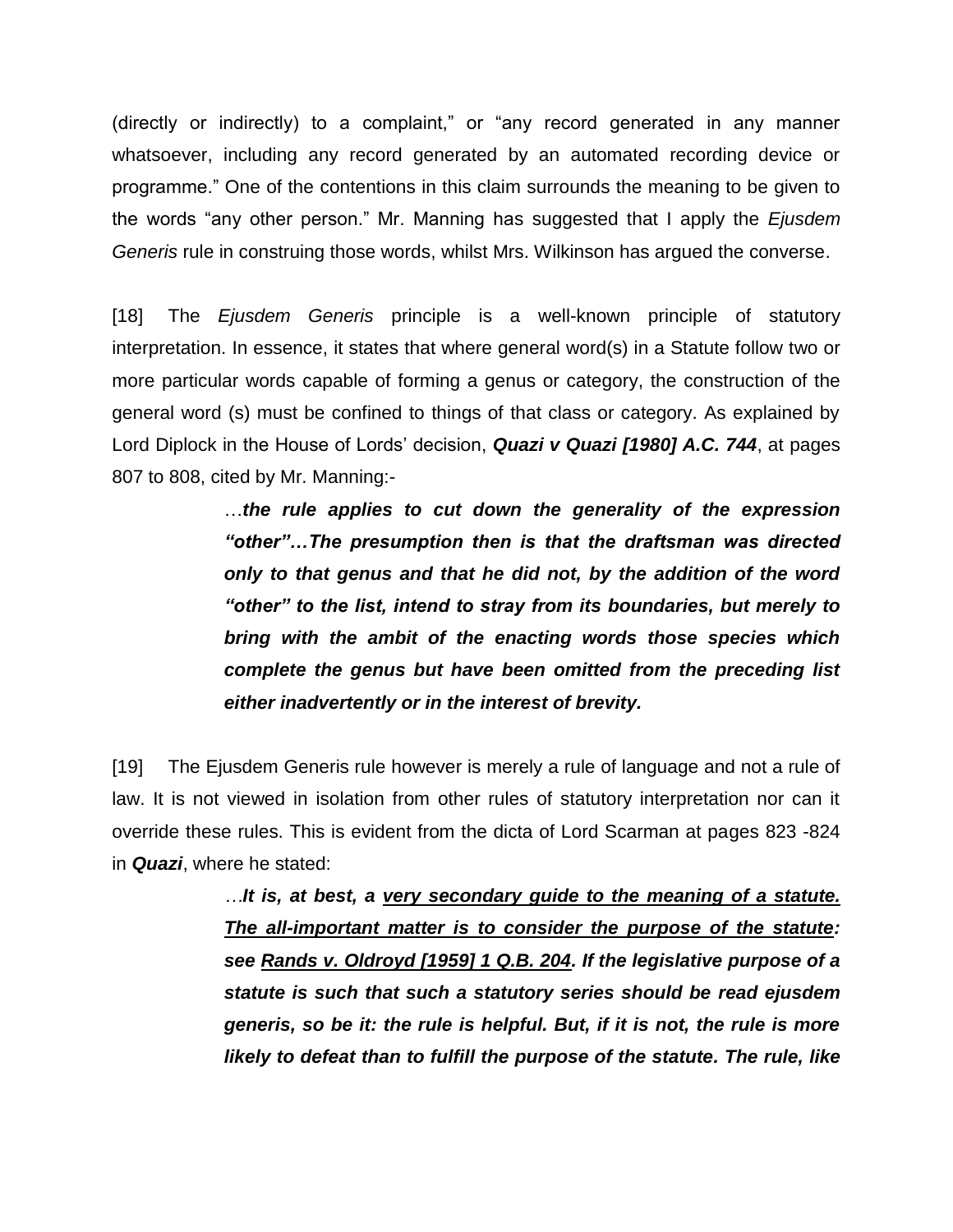# *many other rules of statutory interpretation, is a useful servant but a bad master.*

(My emphasis)

In the *Quazi* decision, as was correctly pointed out by Mrs. Wilkinson, their Lordships considered the purpose of the statute in great detail, before forming the view that the ejusdem generis rule could not be applied. It is for this reason that Mrs. Wilkinson urged the Court to look at the intent behind the passing of the INDECOM Act. The ejusdem generis rule should be used to carry out, not to defeat the intent or purpose of the statute. Where one considers the purpose of the legislation on a whole and it appears that the legislative intent was for the general words to go beyond the class designated by the specific words, the rule cannot apply.

[20] What then was the legislative intent behind the passing of the INDECOM Act? It is well-known that the Preamble to an Act of Parliament may recite the facts that led to the enactment of the Act, and it gives an idea of the main object and the mischief which the legislators intended to address. It is one of the permitted aides to construing the scope and object of the Act- see Section 56(1) of the Interpretation Act. The Preamble to the Indecom Act states:

> *An Act to repeal the Police Public Complaints Act; to make provision for the establishment of a Commission of Parliament to be known as an independent Commission of Investigations to undertake investigations concerning acts of members of the Security Forces and other agents of the State that result in death or injury to persons or the abuse of the rights of persons, and for connected matters.*

[21] I was referred by Mrs. Wilkinson to certain paragraphs of the recent decision of the Full Court comprising Justices Lawrence-Beswick, Sykes and Williams in the case of *Gerville Williams and Others v Commissioner of the Independent Commission of Investigations and Others HCV 06344 of 2011 (delivered 25th May, 2012)*.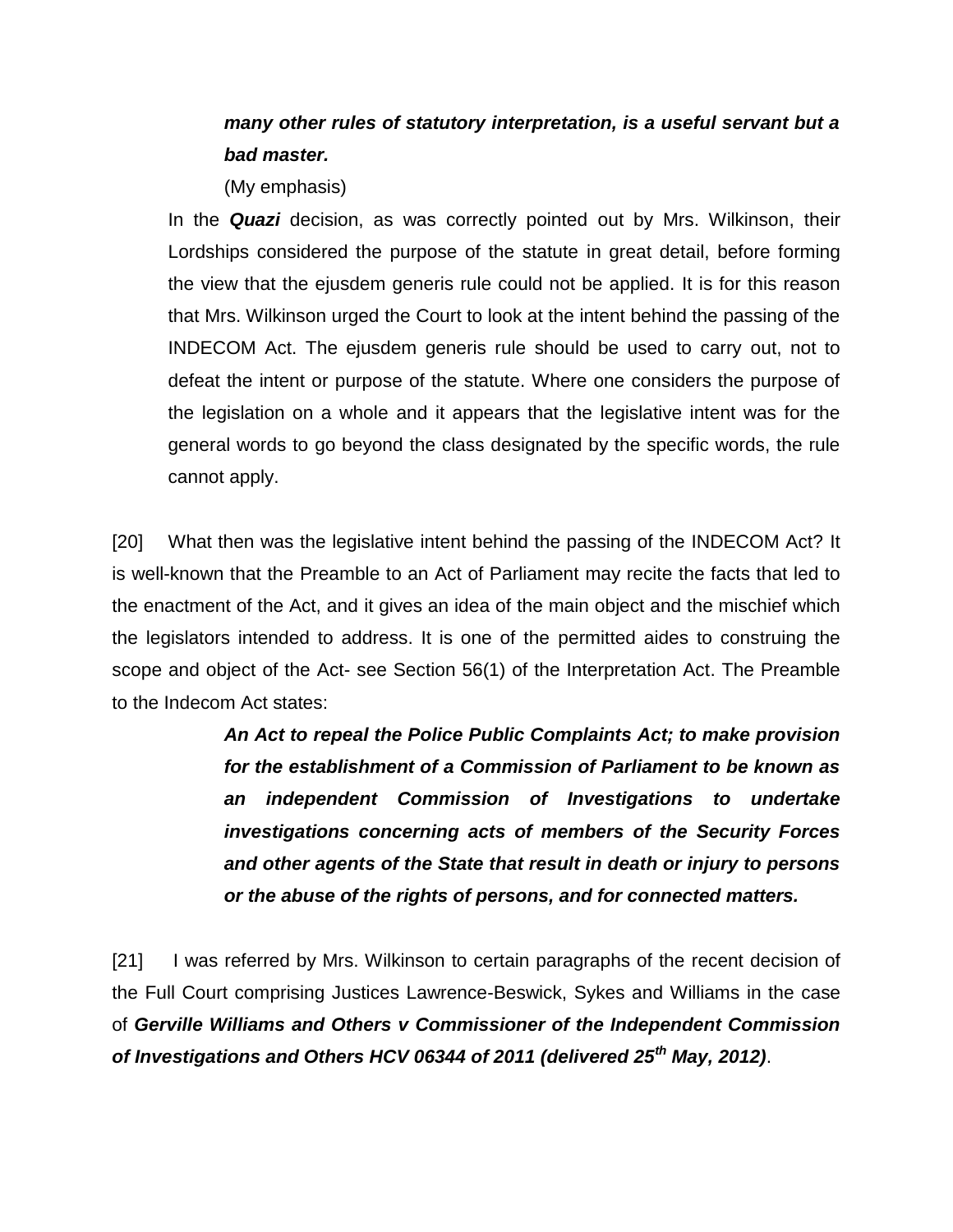[22] At paragraphs 79, 109 and 110 of **Gerville Williams**, my sister Beswick-Lawrence J. analyzed the matter thus:

> *79. The Indecom Act provides that the Commission can require any person to give a statement to assist an investigation. It provides: (sub-section 21(1))*

*…*

*Section 21(5) limits the nature of the evidence which is so compellable ….*

*109. I conclude therefore that where the Indecom Act requires anyone to provide a statement, such a requirement would be demonstrably justified in a free and democratic society seeking to obtain accurate reports from persons who have useful information for the purposes of the Act.*

*110. Therefore even if there were a derogation of the right to silence and against self-incrimination, obtaining information in the situations specified in the Indecom Act can be justified in any free and democratic society.*

[23] Insight is to be gathered from paragraphs 130-132 of my brother Sykes J's judgment, in which he considered the sequence of circumstances which fueled the passage of the INDECOM ACT. He stated:

> *130. Jamaica has had a long standing problem with investigation of the circumstances in which persons have either been killed or mistreated by members of the security forces, particularly the Jamaica Constabulary Force (JCF). The view had developed, rightly or wrongly, that members of the security forces, the police in particular, are involved in too many shooting incidents which have led to the death or serious injury of citizens. Others have been injured or killed while in the custody of the state. Over the years, successive government administrations have sought to address the problem. A major attempt to address the problem and to reduce*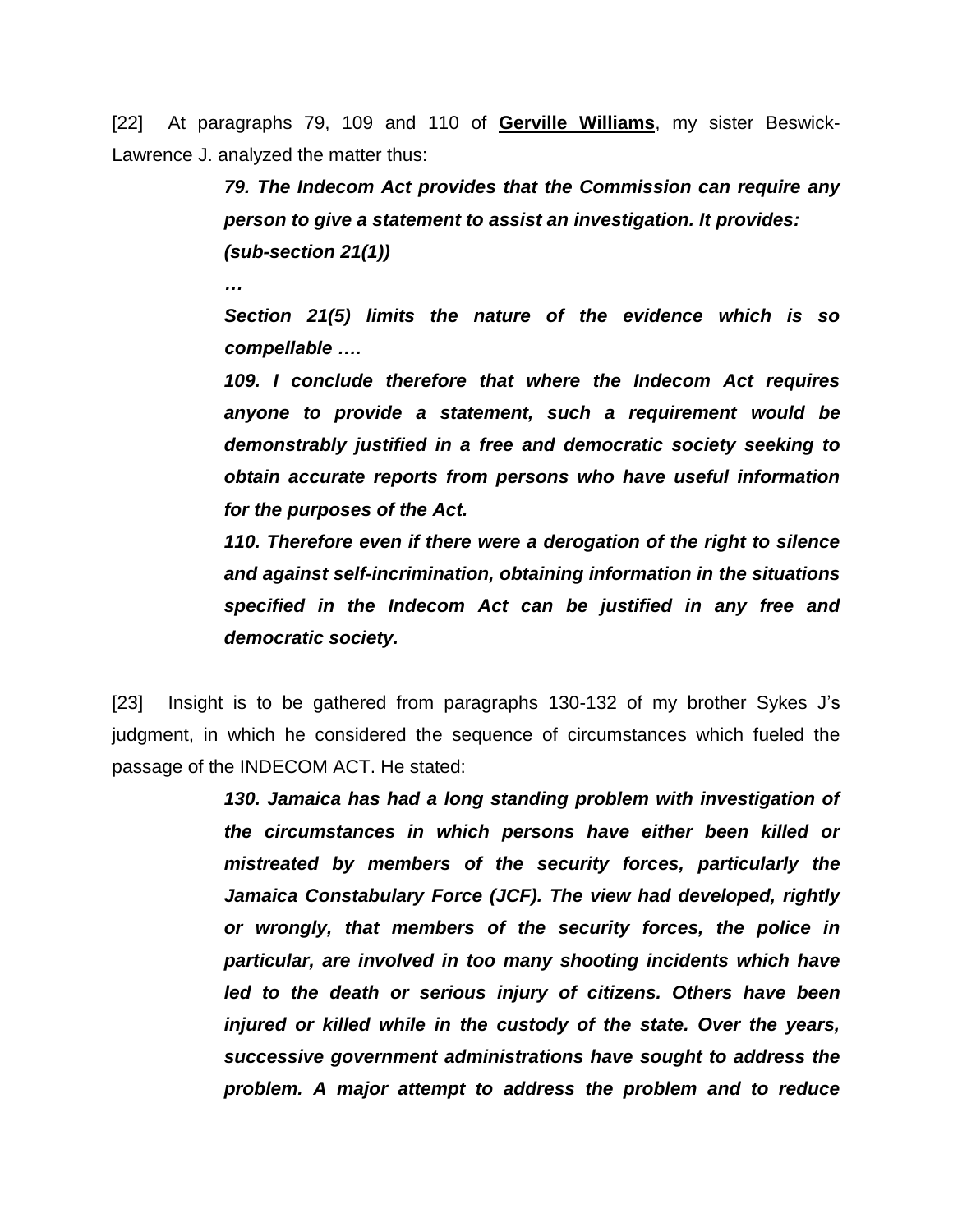*public cynicism was the establishment of a statutory body known as the Police Public Complaints Authority (PPCA). It functioned for a number of years. It was felt that this body despite its best efforts did not accomplish the task satisfactorily. The statutory provisions were said to be inadequate. In the eyes of some, the PPCA was ineffective. Another significant effort saw the establishment of the Bureau of Special Investigations (BSI). This body, whatever the objective evidence may be, did not appear to command public confidence largely because it was established within and operated by the JCF, the very institution which was under a cloud of suspicion when it came to allegations of serious abuse and misconduct. Persons felt that it would not be able to conduct fair and impartial investigations into members of the force. In one sense the BSI was even weaker than the PPCA because it did not have any statutory powers to conduct effective investigations.*

*131. Successive administrations, for years, have been heavily criticised by human rights groups, domestic and international, for not doing enough to investigate thoroughly, professionally and independently incidents of complaints against the security forces. The criticisms were relentless. The government decided to scrap the PPCA and replace it with Indecom. In effect the perception was that the PPCA and BSI failed to do an adequate job. There is little to suggest that the population at large had confidence in their work.*

*132. A brief reference to some statistics provided by Indecom appointed under the ICIA gives an insight into the scale of the problem. It makes sober reading. Indecom stated, in one of its affidavits filed in this claim, that between 1999 to 2010-a mere eleven years-2257 persons were killed by the police. This figure came from the police-the BSI. By any measure this is indeed a high rate of killings by the police and the perception that the police were unaccountable led the public to conclude that the cases were not*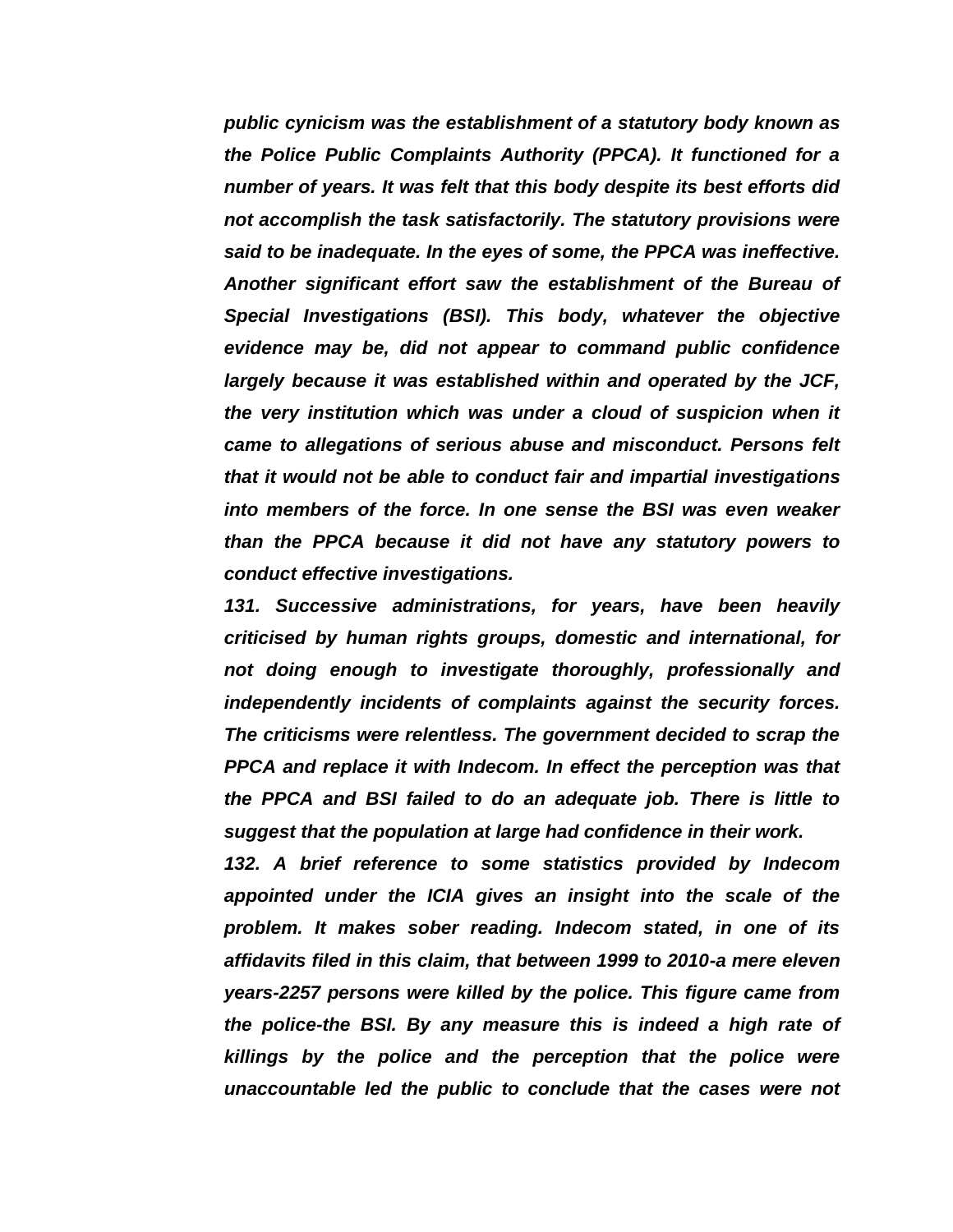*being properly investigated. The PPCA body and the BSI were seen to be ineffective, underfunded and lacking in statutory authority to conduct investigations that met acceptable standards. This was the context of the passage of the legislation.*

[24] My Brother Williams J explained at paragraph 330 of the judgment that

*INDECOM was established to replace the Police Public Complaints Authority ("PPCA"), whose performance was the subject of considerable criticism (not much of which could honestly be said to have been unjustified).*

He continued at paragraph 335

*…That the Act was intended to give to the body that it created (i.e. Indecom), greater powers or more efficacy than existed before in relation to the collecting of statements (and evidence generally) in the course of its investigations. This was the "mischief" that the passing of the Act, and the establishing of Indecom was clearly meant to cure; or put another way, one of the purposes for which the Act was passed…Whether it is the purposive approach that is applied or the mischief rule that is adopted, or a broad and flexible approach (as in the Fisher case), it is clear that the intention of Parliament was to give Indecom what the PPCA lacked, that is the capacity to undertake efficacious investigation.*

[25] I am in agreement with these views expressed by my fellow judges as to the purpose for the passing of this particular piece of legislation. When one looks at the legislative scheme itself and the kind of powers that are given to the Commission and its officers, it is clear that Parliament intended that INDECOM should have far-reaching powers to enable it to effectively carry out its mandate. In any event, and importantly, as Mrs. Wilkinson points out in her written submissions headed "Response to Claimant's Submission", Section 21(1) of the INDECOM Act does not just say "other person", it makes reference to "**any** other person". The section also makes reference to the opinion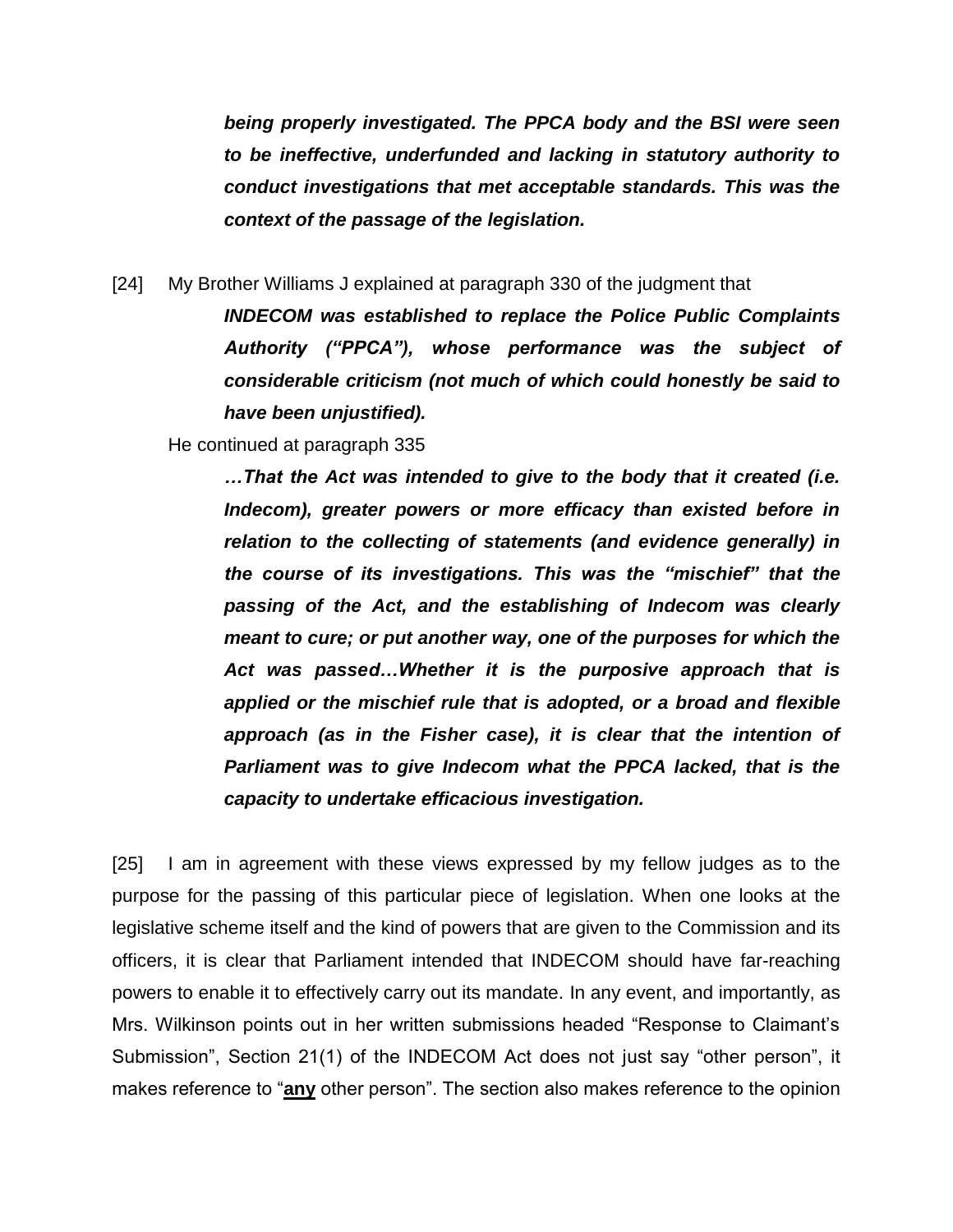of the Commission. It seems to me that the qualifying effect of the word "any", along with the classification of persons as falling within the sweeping net of Indecom's opinion, operate to dispel the notion that "any other person" was meant to be restricted to a particular genus. In other words, these qualifications support the view that the words "any other person" are to be given a wide and expansive meaning.

[26] With this in mind, I cannot accept Mr. Manning's argument that "any other person" should be confined to only persons concerning security personnel or officers that are employed in the public service. If that interpretation was to be applied, INDECOM would be severely handicapped in carrying out the mandate for which it was created. It would mean that INDECOM would be restricted to only getting information from the very same types of persons whom it may be investigating. It is not difficult to conceive that valuable information may be in the hands of all sorts of persons, and not just those who are security personnel, or employed in the public service, or for that matter, solely a complainant civilian in a particular case. The words "any other person" cannot be regarded as *ejusdem generis* to the words "Security Forces" or "Specified official". "Any other person" in my view is meant to capture any one, whether natural or juristic, who can assist the Commission with an investigation. In *Gerville Williams* whilst the Full Court was not required to rule on the specific interpretation of Section 21(1), it seems their Lordships were of the view that the section was meant to be expansive and not restrictive. In my judgment Digicel falls within the description of any other person and can be required to assist INDECOM where the necessity duly arises under the INDECOM Act.

[27] In researching this matter, I found it very instructive to note the contents of section 18 of the Contractor-General Act and the similarity in wording between subsection 18(1) and 21(1) of the INDECOM Act. This section will also be important when I turn to consider the question of whether Digicel can be compelled to produce the information, data and documents being required by INDECOM. Section 18 provides as follows:

## *S. 18-Evidence*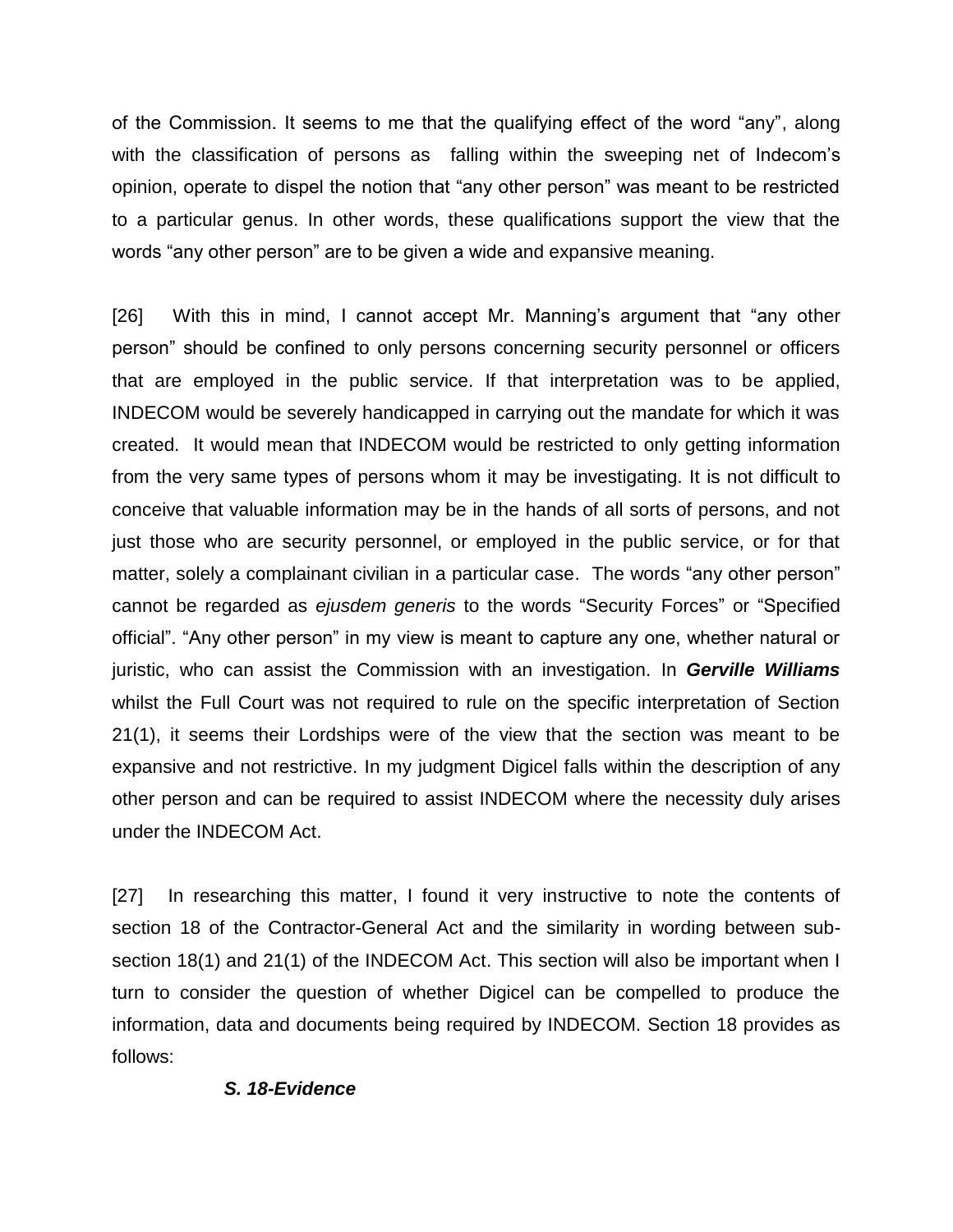*(1) Subject to the provisions of subsection (5) and section 19(1), a Contractor-General may at any time require any officer or member of a public body or any other person who, in his opinion, is able to give any assistance in relation to the investigation of any matter pursuant to this Act, to furnish such information and produce any document or thing in connection with such matter as may be in the possession or under the control of that officer, member or other person.*

*(2) Subject as aforesaid, a Contractor-General may summon before him and examine on oath-*

*(a) any person who has made representations to him; or*

*(b) any officer, member or employee of a public body or any other person who, in the opinion of the Contractor-General, is able to furnish information relating to the investigation,* 

*and such examination shall be deemed to be a judicial proceeding within the meaning of section 4 of the Perjury Act.*

*(3) For the purposes of an investigation under this Act, a Contractor-General shall have the same powers as a Judge of the Supreme Court in respect of the attendance and examination of witnesses and the production of documents.*

*(4) Any obligation to maintain secrecy or any restriction on the disclosure of information or the production of any document or paper or thing imposed on any person by or under the Official Secrets Act, 1911 to 1939 of the United Kingdom (or any Act of the Parliament of Jamaica replacing the same in its application to Jamaica ) or, subject to the provisions of this Act, by any other law (including a rule of law) shall not apply in relation to the disclosure of information or the production of any document or thing by that person to a Contractor-General for the purpose of an investigation and accordingly no person shall be liable to prosecution by reason only of his compliance with a requirement of the Contractor-General under this section.*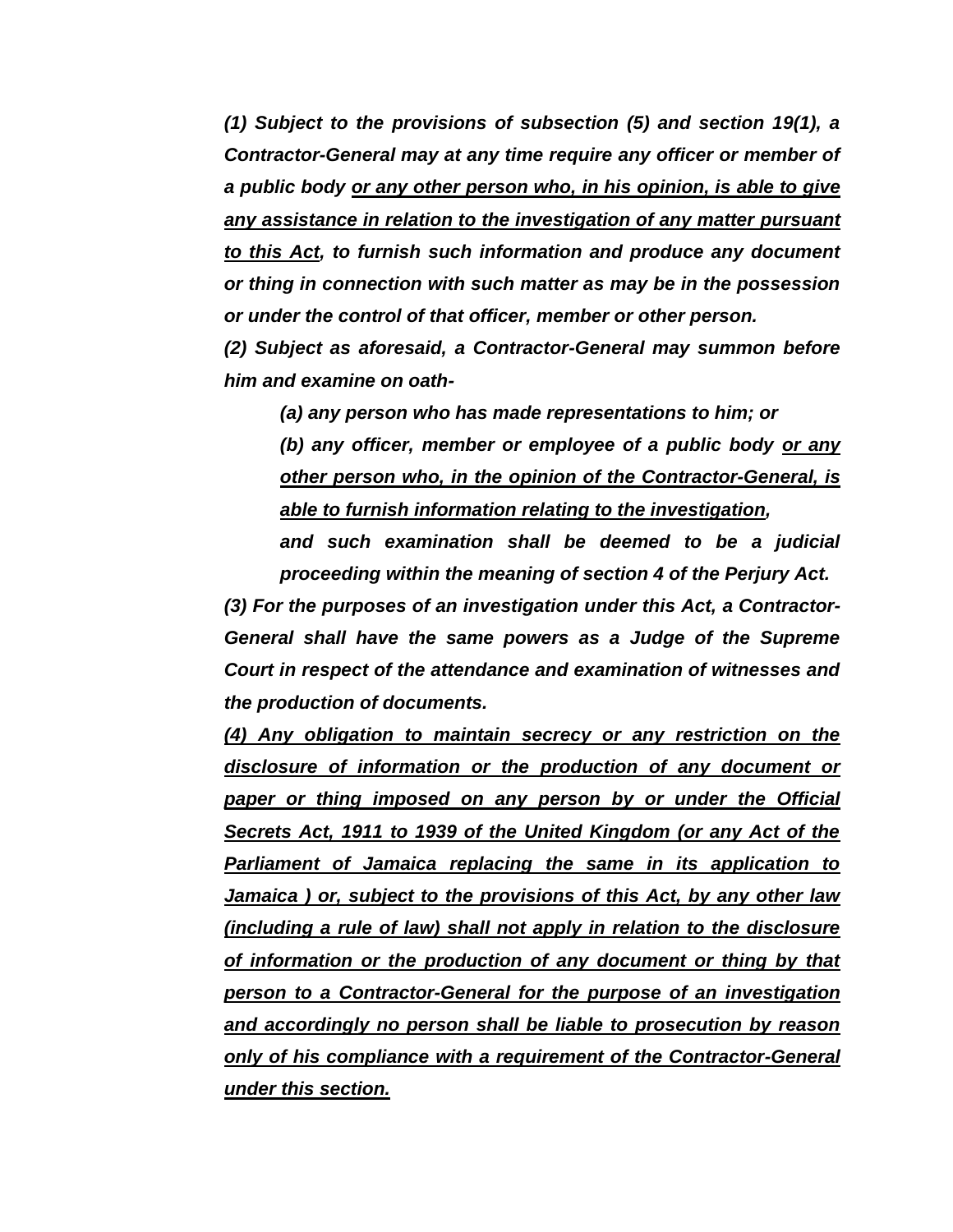*(5) No person shall, for the purpose of an investigation, be compelled to give any evidence or produce any document or thing which he could not be compelled to give or produce in proceedings in any court of law.*

(My emphasis)

[28] Whilst Digicel may be required to assist the Commission, Section 21 (5) of the INDECOM Act places limits on the kind of evidence and documents which can be required of it. Indeed, subsection (1) opens with the words "Subject to subsection (5)". This means that subsection (1) is governed by subsection (5). Compellability in relation to the subject matter of the request is therefore a separate issue from the question of whether Digicel falls within the category of persons that subsection 21(1) provides for. It addresses the nature of the evidence, document or thing that a person is being required to give or produce. As Lawrence-Beswick J. in the *Gerville Williams* case stated at paragraph 80 of the judgment, it is only if the person could be compelled to give the evidence in a Court of law that he could be compelled to give the evidence for an INDECOM investigation. The same could be said for the production of documents which the section also addresses.

[29] Compellability refers to the extent to which a person can be legally required to provide evidence or produce documents in Court irrespective of their personal wishes. Compellability of a person can be restricted by statute, common law or the very Constitution itself. In order to determine whether Digicel is compellable to provide the information requested by INDECOM, regard must be had to a number of matters, including the content of the notice by which INDECOM had made the request and the effect of any statutory regime on the disclosure of such information. The content of the notice dated 28<sup>th</sup> September 2011 is set out below

> *TAKE NOTICE that you are required to provide the office of the Independent Commission of Investigations…with a report in the form of a written statement pursuant to section 21 of the Independent Commission of Investigations Act, touching and concerning*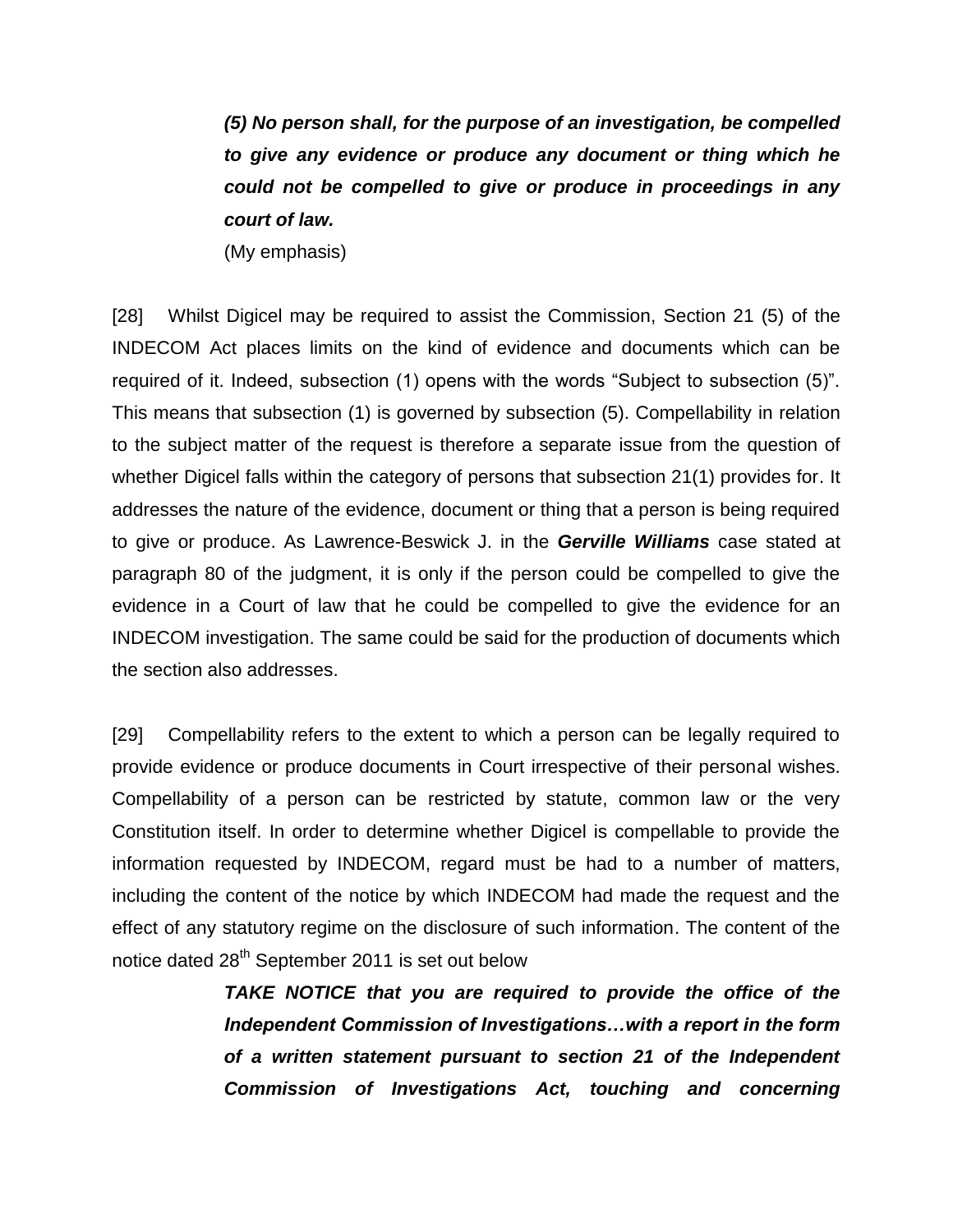*particular information on the numbers below. You are required to bring along with you certified copies of all call data and subscriber details for said numbers for the period November 2009 to January (2010)…The call data must outline the numbers that received these calls and any SMS data available. The cell sites from which each call was transmitted must also be indicated.*

*…….*

[30] There is no dispute between the parties that the request made by way of the Notice concerns information that falls with Section 47 (1) of the Telecoms Act. However, Digicel's position is that pursuant to that section, it is prohibited from disclosing the information, especially since INDECOM is not among those persons enumerated in subsection 47 (2)(a) to which mandatory disclosure has to be made. Consequently, Digicel has, it argues, the protection of Section 21 (5) of the INDECOM Act in its defence for not complying with the request. Digicel is indeed correct that there is no positive duty imposed on it to disclose to INDECOM the information required. This is clear from the language of Section 47(1) of the Telecom's Act. However, the issue is whether this is an absolute bar to disclosure, which would prevent the Court from exercising its inherent power to compel the production of the information. In the same manner that there exist recognized exceptions to privileged communication which would give rise to compellability, can it be said that there may be valid circumstances in which the Court could compel the production of information which Digicel is mandated to regard and deal with as confidential and secret?

[31] The House of Lord's decision in *Norwich Pharmacal Co. and Others v Customs & Excise Commissioners [1973] 3 W.L.R. 164* which was cited by Mrs. Wilkinson, offers an example of a situation in which the Court ordered a third party to disclose information that was considered confidential. In that case Norwich Pharmacal had the patent for a chemical compound called "furazolidone". It was being alleged that certain importers were importing the chemical in breach of Norwich's patent. In an effort to initiate proceedings against the rogue importers, Norwich requested the names,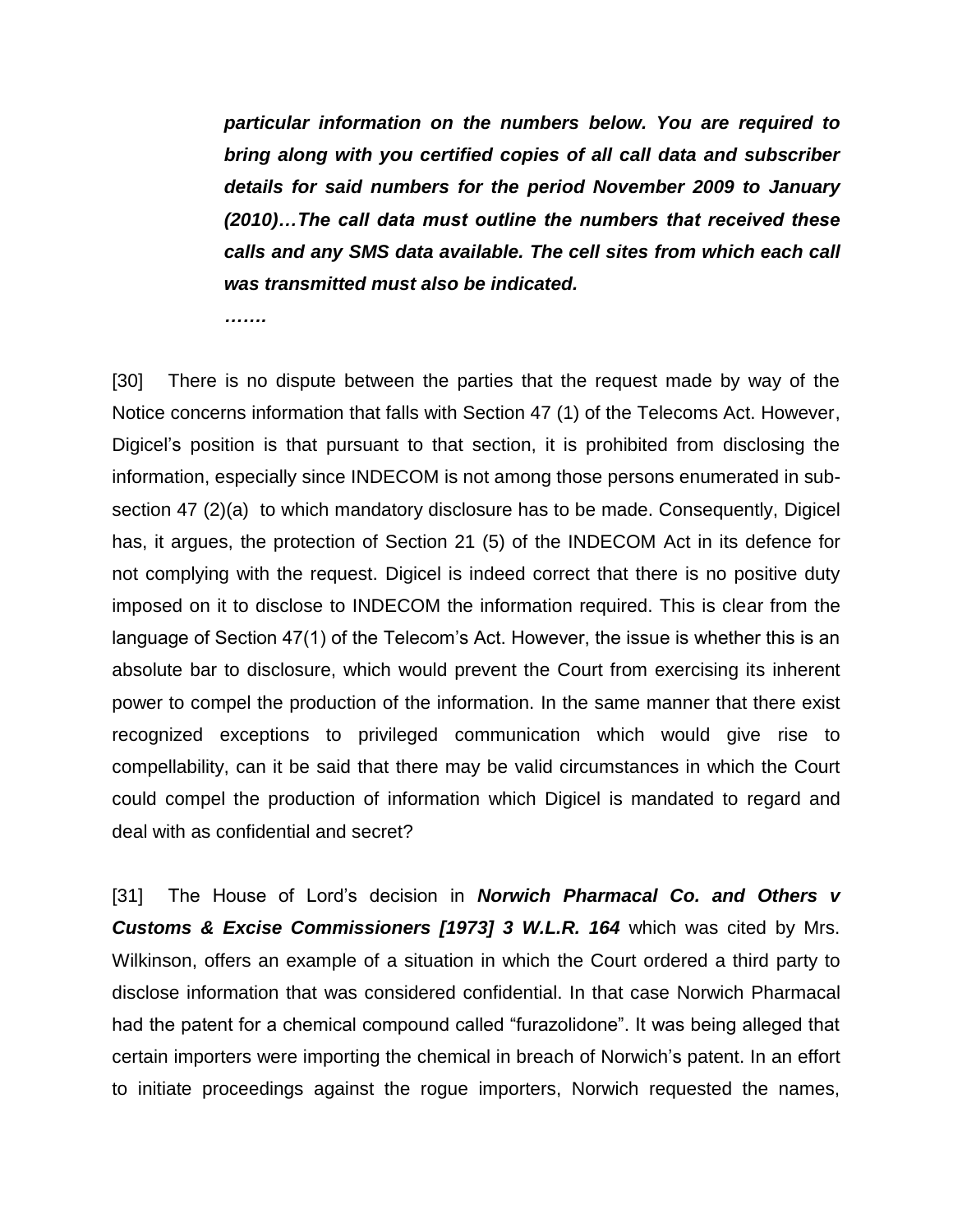addresses and documents of the infringing importers from the Commissioners of Custom and Excise. The Commissioners however objected to disclosing the information sought, on the grounds that they were precluded from doing so and that if they were to so disclose the information, it would be injurious to the public's interest. This was because the information was furnished confidentially to them by importers pursuant to the Customs and Excise Act 1952. At first instance, the judge ordered the documents to be disclosed, but his decision was reversed by the Court of Appeal. The House of Lords, however, overturned the Court of Appeal's ruling. In a very detailed judgment, among the factors that their Lordships considered was whether the public interest required the names of the infringing importers to be disclosed. After analyzing the authorities, Lord Morris of Borth-y-Gest at paragraph C, at p. 175 said this:

> **"***The next step is to consider whether the court should make the desired order and whether it would be in the public interest or against the public interest to make the order. If there was some statutory prohibition (such as that contained in section 17 (2) of the Agricultural Marketing Act 1931: see Rowell v Pratt [1938] A.C. 101) then that, of course, would be conclusive. In the absence of any such prohibition it seems to me…the interests of justice warrant the court in making the desired order unless there are some features of the public interest which are of such weight as to outbalance the public interest of advancing the cause of justice."* (My emphasis)

[32] Mrs. Wilkinson also relied on the cases of *Douglas Pindling [1996] 48 WIR 1* and *Parry-Jones v Law Society and Others [1967] 3 WLR 1305* to further support her submission that disclosure could be required in the public's interest. However, Mr. Manning has argued in response that in these cases there was no specific legislation regarding disclosure and secrecy, while in this case the very data that is being sought to be disclosed is protected. In the *Norwich* decision, the House of Lords took the view that even though the information was protected, there was no complete statutory bar to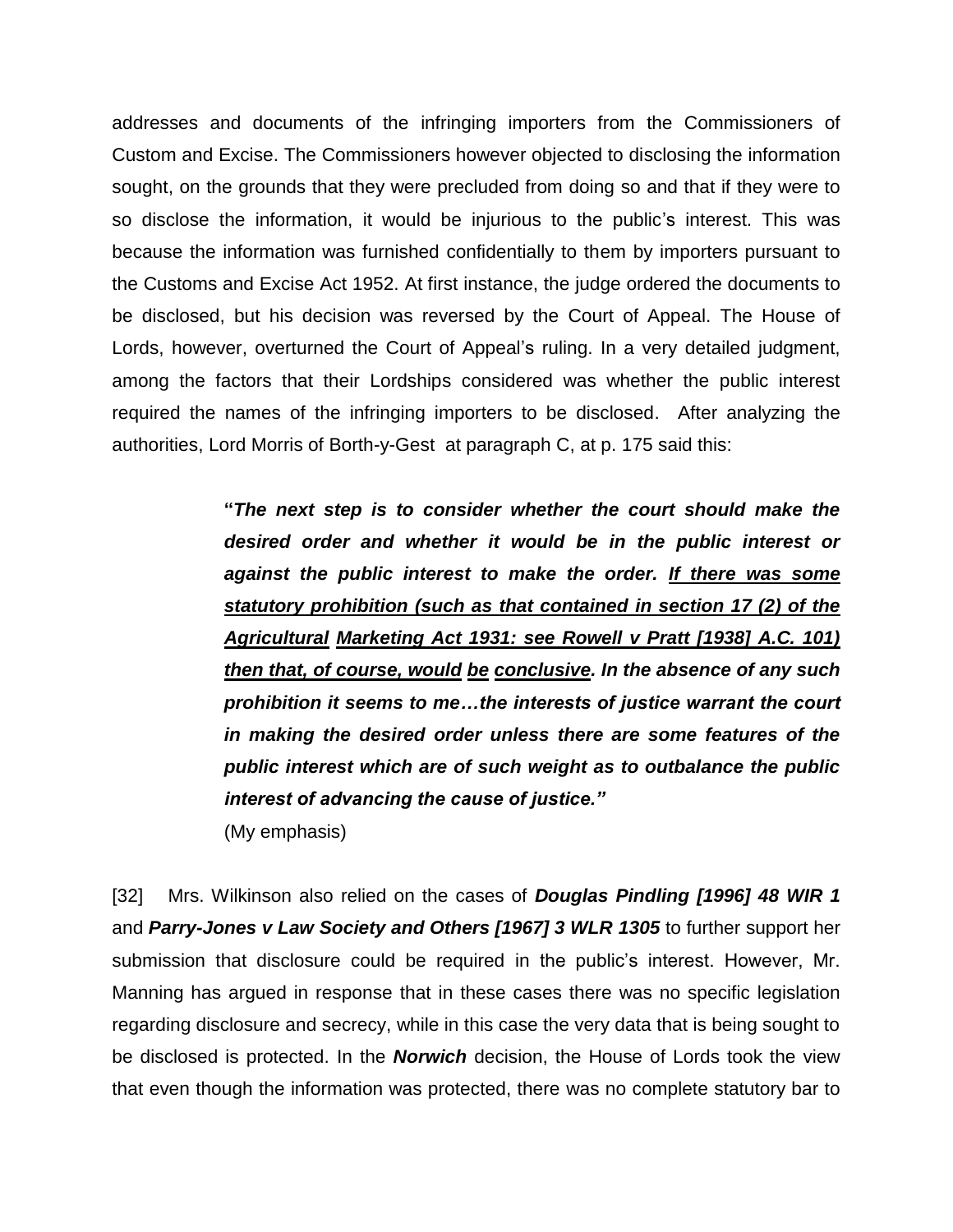the information being disclosed. They found that under that statutory regime, the Commissioners were allowed to disclose that information in specified circumstances. In my judgment, in the present case, while Section 47 of the Telecoms Act does not prevent the disclosure of subscriber/call data absolutely, it seems to me that the specific legislation in the Telecoms Act and the Interception of Communications Act do spell out the circumstances in which the information can be given in evidence or disclosed and that these circumstances fall within narrow limits.

[33] In **Rowell v. Pratt** [1938] A.C. 101, referred to in **Norwich Pharmacal** certain information provided by farmers to the Agricultural Board was prohibited from disclosure and protected by secrecy save in certain circumstances. Disclosure outside of the limited purpose of proceedings under the Agricultural Marketing Act attracted criminal sanctions of fines and imprisonment. The question was whether a judge could compel disclosure for legal proceedings outside of being for the purposes of the Act. It was held that the Board could not be so compelled. At page 106 Lord Wright stated:

*The exception is limited by the superimposed limitation to legal proceedings under or in virtue of the Act. It is only within these narrow limits that the information may be disclosed. The present case seems to fall outside the precisely expressed limits of the proviso, and the proviso removes any doubt that there might be whether the main prohibition applies to disclosure for the purposes of legal proceedings. A judge cannot compel a man to commit a criminal offence.* 

*…..In the Act in question, like other Acts of a similar character, an individual is required by law to disclose to the proper person or body certain information as to his private affairs. The Act proceeds to secure to him that this information shall be kept secret, save only in the one specially defined circumstance. So regarded, the provision is, in addition to being unambiguous, quite reasonable.* 

(My emphasis)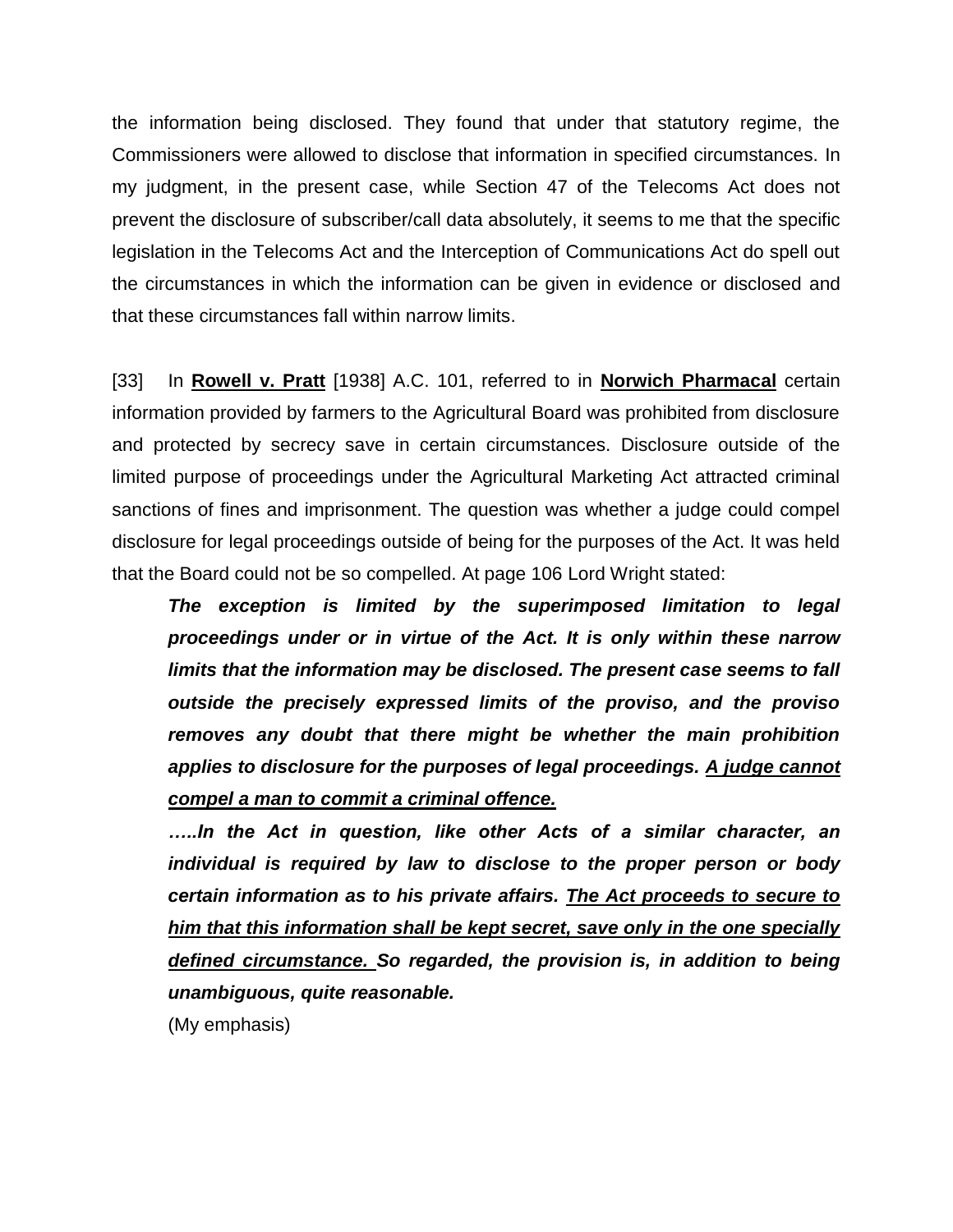[34] At pages 113-114, after discussing the reasons justifying the need for secrecy, Lord Maughan stated:

*It is not unimportant to note that sub-s 1 of s.17 prohibits the use of any information with respect to any undertaking without the consent of the owner, even in a report laid before Parliament in pursuance of the Act. I do not think that it can be doubted that the first part of sub-s. 2 impliedly prohibits the disclosure of any information such as that contained in a return for there are few better ways of prohibiting an action than by making the doer of it liable to fine and imprisonment.*

(My emphasis)

## **Interception of Communication Act**

[35] Mr. Manning had suggested that the information being requested by INDECOM could fall within the definition of 'Communication Data' as defined by section 16(1) of the Interception of Communications Act. The Interception of Communications Act makes it unlawful for persons to intercept communications being transmitted over a telecommunications network save in certain exceptional circumstances and at the behest of a very restricted group of persons. Section 2 of the Act defines "Intercept" as:

## "*Intercept" in relation to a communication means the-,*

*(a) Monitoring of transmissions made by wireless telegraphy to or from apparatus comprising in the network;*

*(b) Monitoring or modification of, or interference with, the network by means of which the communication is transmitted, so as to make some or all of the contents of the communication available, while being transmitted, to a person other than the sender or intended recipient of the communication, and "interception" shall be construed accordingly.*

However, in certain circumstances and in varying degrees, there are provisions in the Act which allow for the interception of communication and for disclosure of such information. Section 4(1) allows for an "authorized officer" to apply to a judge in chambers for a warrant authorizing the person named in the warrant to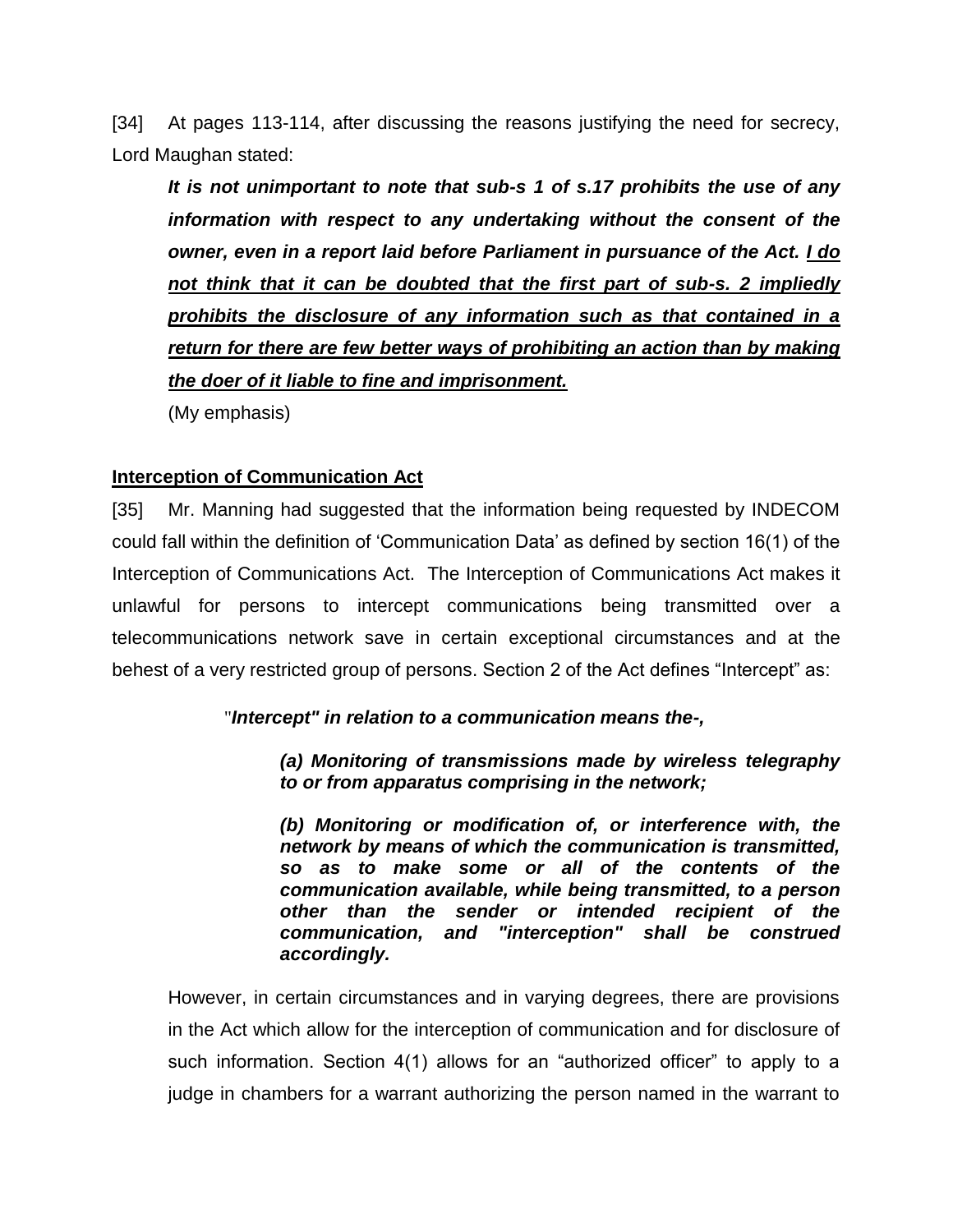intercept such communications as described in the warrant and to disclose to such persons and in such manner as prescribed in the warrant. An "authorized officer" is described in the Interpretation section, Section 2, as meaning the Commissioner of Police, the officer of the Jamaica Constabulary Force in charge of internal security or the National Firearm and Drug Intelligence Centre or any organization replacing the same, or the Chief of Staff, or the head of the Military Intelligence Unit of the Jamaica Defence Force. Thus, an authorized officer is by definition the same category of persons outlined in subsections 47(2)(a) (i),(ii) and (iii) of the Telecoms Act as being the persons to whom a telecoms provider is mandated to give disclosure.

[36] Section 16 deals with the disclosure of communication data already in the possession of a telecoms provider, rather than the actual interception of such data. Its ambit is also more specific and detailed than subsection 47(1) of the Telecoms Act which deals with information regarding the type, location, use, destination, quantity and technical configuration of services used by their customers. Unlike Section 4, disclosure as provided for in section 16 does not require an application to be made to a Judge.

> *Disclosure of communications data 16-(1) In this section- "communications data" means any-*

- *(a) Traffic data comprised in or attached to a communication, whether by the sender or otherwise, for the purposes of any telecommunications network by means of which the communication is being or may be transmitted;*
- *(b) Information, that does not include the contents of a communication (other than any data falling within paragraph (a)), which is about the use made by any person-*
	- *(i) of any telecommunications network; or*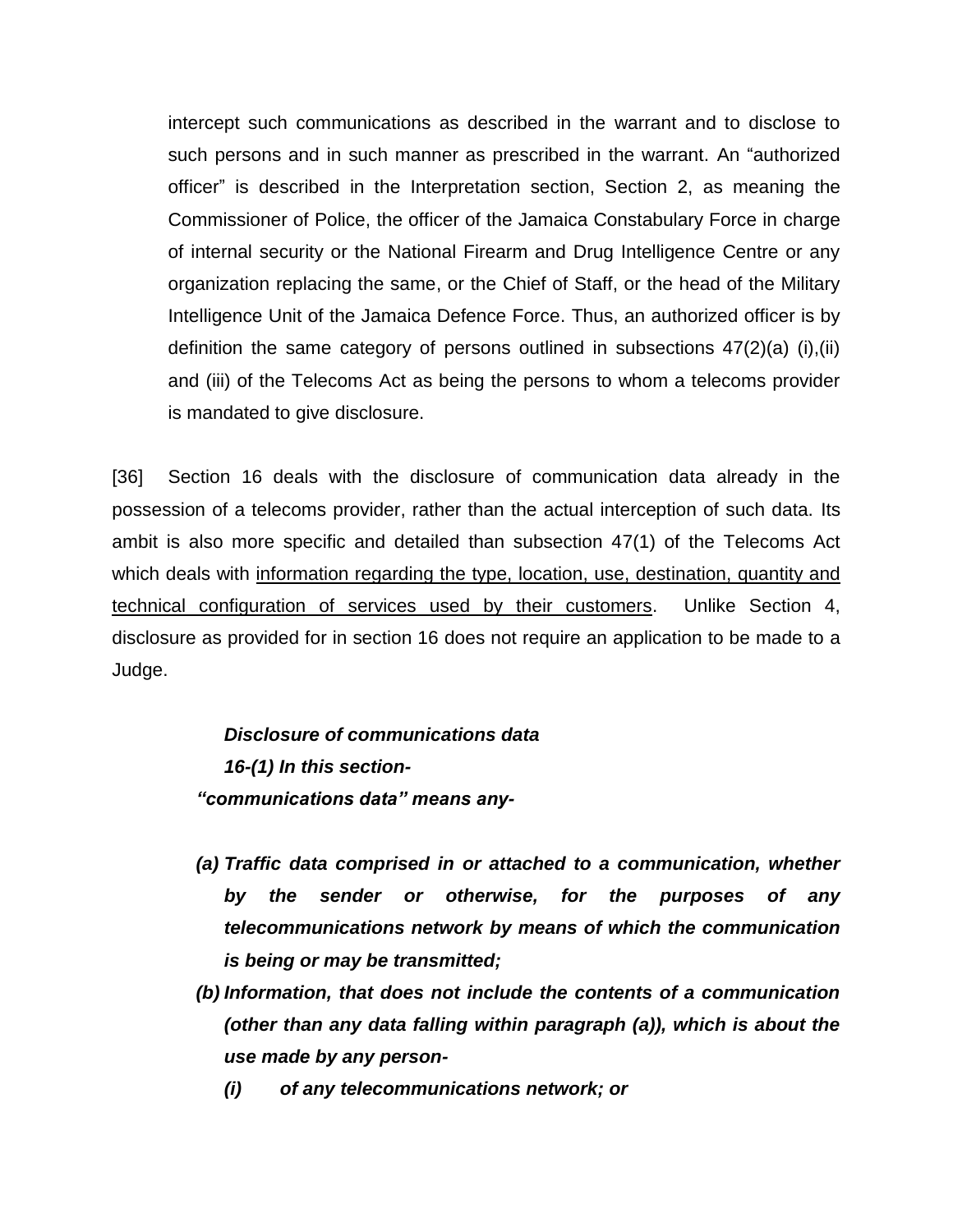*(ii) of any part of a telecommunications network in connection with the provision to or the use by, any person of any telecommunications service;*

*"designated person" means the Minister or any person prescribed for the purposes of this section by the Minister by order subject to affirmative resolution;*

*"traffic data", in relation to a communication, means any data-*

- *(a) identifying, or purporting to identify, any person, apparatus or location to or from which the communication is or may be transmitted;*
- *(b) identifying or selecting, or purporting to identify or select, apparatus through or by means of which the communication is or may be transmitted;*
- *(c) comprising signals for the actuation of-*
	- *(i) apparatus used for the purposes of a telecommunications network for effecting, in whole or in part, the transmission of any communication; or*
	- *(ii) any telecommunications network in which that apparatus is comprised;*

*(d) identifying the data or other data as data comprised in or attached to a particular communication; or* 

*(e) identifying a computer file or computer programme, access to which is obtained or which is run by means of the communication, to the extent only that the file or programme is identified by reference to the apparatus in which it is stored, and references to traffic data being attached to a communication include references to the data and the communication being logically associated with each other.*

*(2) Where it appears to the designated person that a person providing a telecommunications service is or may be in possession of, or capable of obtaining, any communications data, the designated person may, by notice in writing, require the provider-*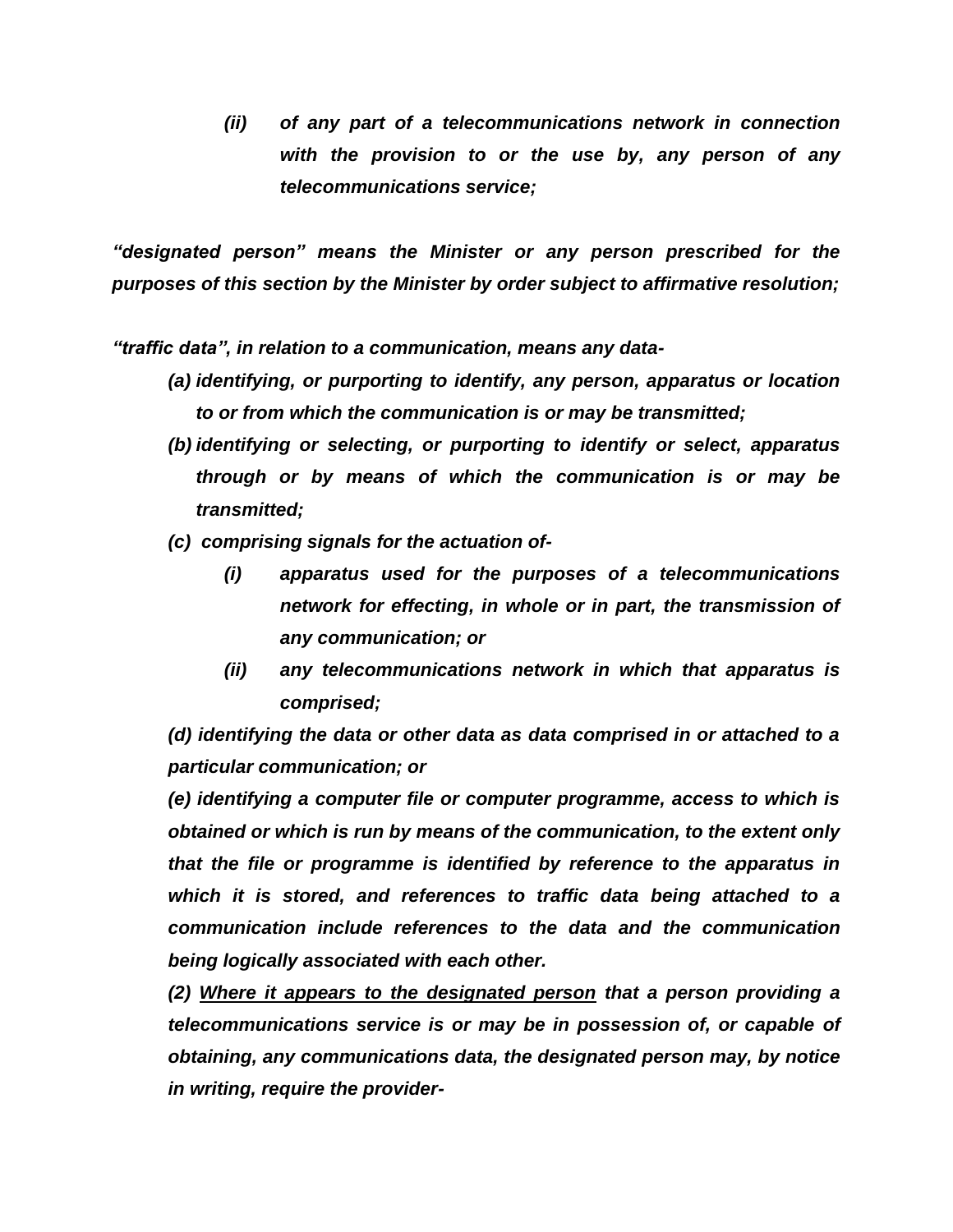*(a) to disclose to an authorized officer all of the data in his possession or subsequently obtained by him, or*

*(b) if the provider is not already in possession of the data, to obtain the data and so disclose it.*

*(3) A designated person shall not issue a notice under sub-section(2) in relation to any communication data unless he is satisfied that it is necessary to obtain that data-*

*(a) in the interests of national security; or*

*(b) for the prevention or detection of any offence specified in the Schedule, where there are reasonable grounds for believing that-*

*(i) such an offence has been, is being or is about to be committed, and*

*(ii) the sender or recipient of any communication, or the subscriber to the telecommunications service, to which the data relates, is the subject of an investigation in connection with the offence.*

*(4) A notice under subsection (2) shall state-*

*(a) the communications data in relation to which it applies;*

- *(b) the authorized officer to whom the disclosure is to be made;*
- *(c) the manner in which the disclosure is to be made,*
- *(d) the matters falling within subsection (3) by reference to which the notice is issued;*

*(e) the date on which it is issued.*

*(5) A notice under this section shall not require-*

*(a) any communications data to be obtained after the end of the period of one month beginning on the date on which the notice is issued; or*

*(b) the disclosure, after the end of such period, of any communications data not in the possession of the provider of the telecommunications service, or required to be obtained by him, during that period.*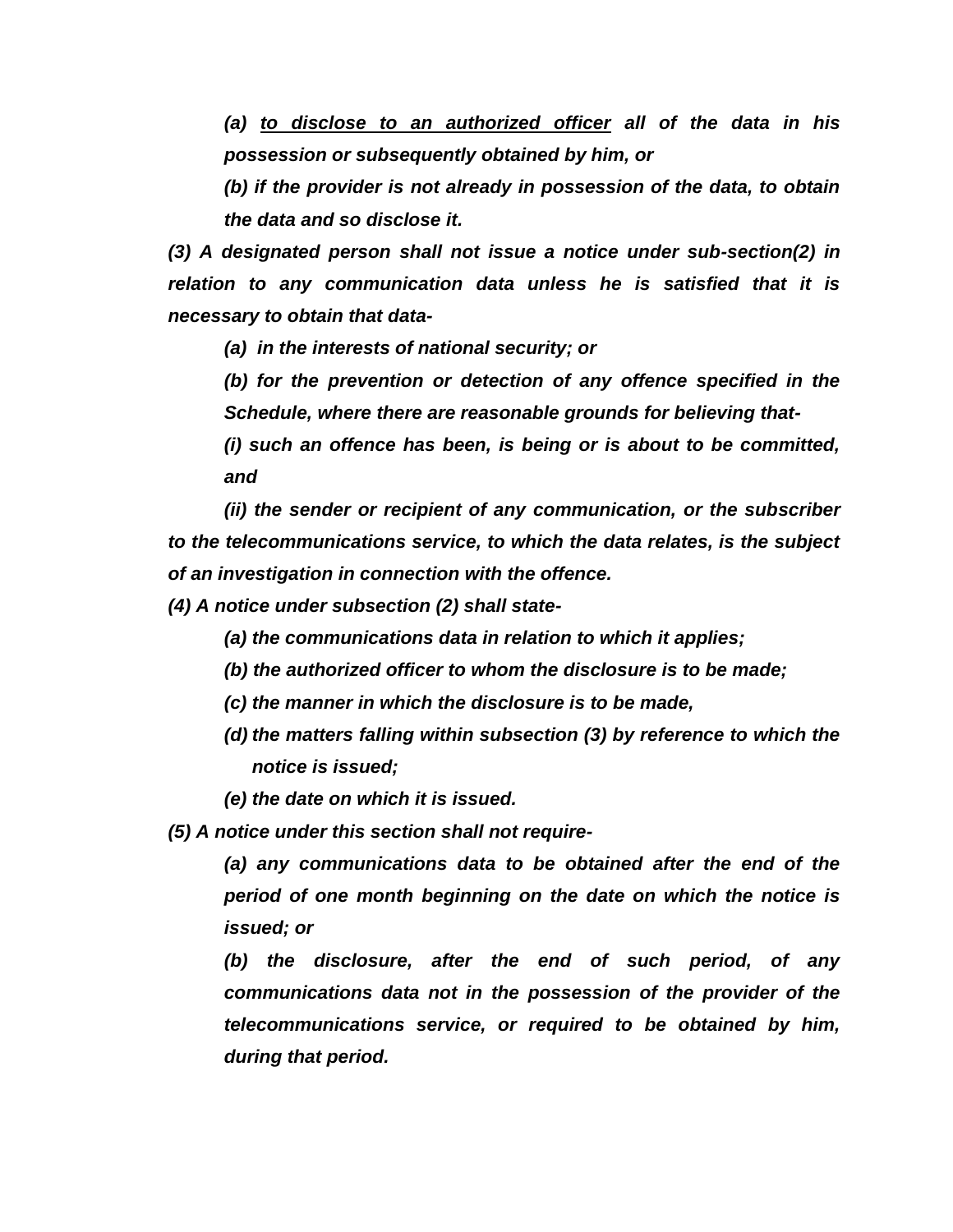*(6) The provisions of sections 9 and 10 shall apply, with the necessary modifications, to the disclosure of data pursuant to a notice issued under this section.*

*(7) Subject to subsection (8), a provider of a telecommunications service, to whom a notice is issued under this section, shall not disclose to any person the existence or operation of the notice, or any information from which such existence or operation could reasonably be inferred.*

*(8) The disclosure referred to in subsection (7) may be made to-*

*(a) an officer or agent of the service provider, for the purpose of ensuring that the notice is complied with,* 

*(b) an attorney-at-law for the purpose of obtaining legal advice or representation in relation to the notice,*

*And a person referred to in paragraph(a) or (b) shall not disclose the existence or operation of the notice, except to the authorized officer specified in the notice or for the purpose of-*

- *(i) ensuring that the notice is complied with, or obtaining legal advice or representation in relation to the notice, in the case of an officer or agent of the service provider; or*
- *(ii) giving legal advice or making representations in relation to the notice, in the case of an attorney-at-law.*

*(9) An authorized officer shall not disclose any communications data obtained under this Act, except* 

*(a) as permitted by the notice;*

*(b) in connection with the performance of his duties; or*

*(c ) if the Minister responsible for national security directs such disclosure to a foreign government or agency of such government where there exists between Jamaica and such foreign government an agreement for the mutual exchange of that kind of information and the Minister considers it in the public interest that such disclosure be made.*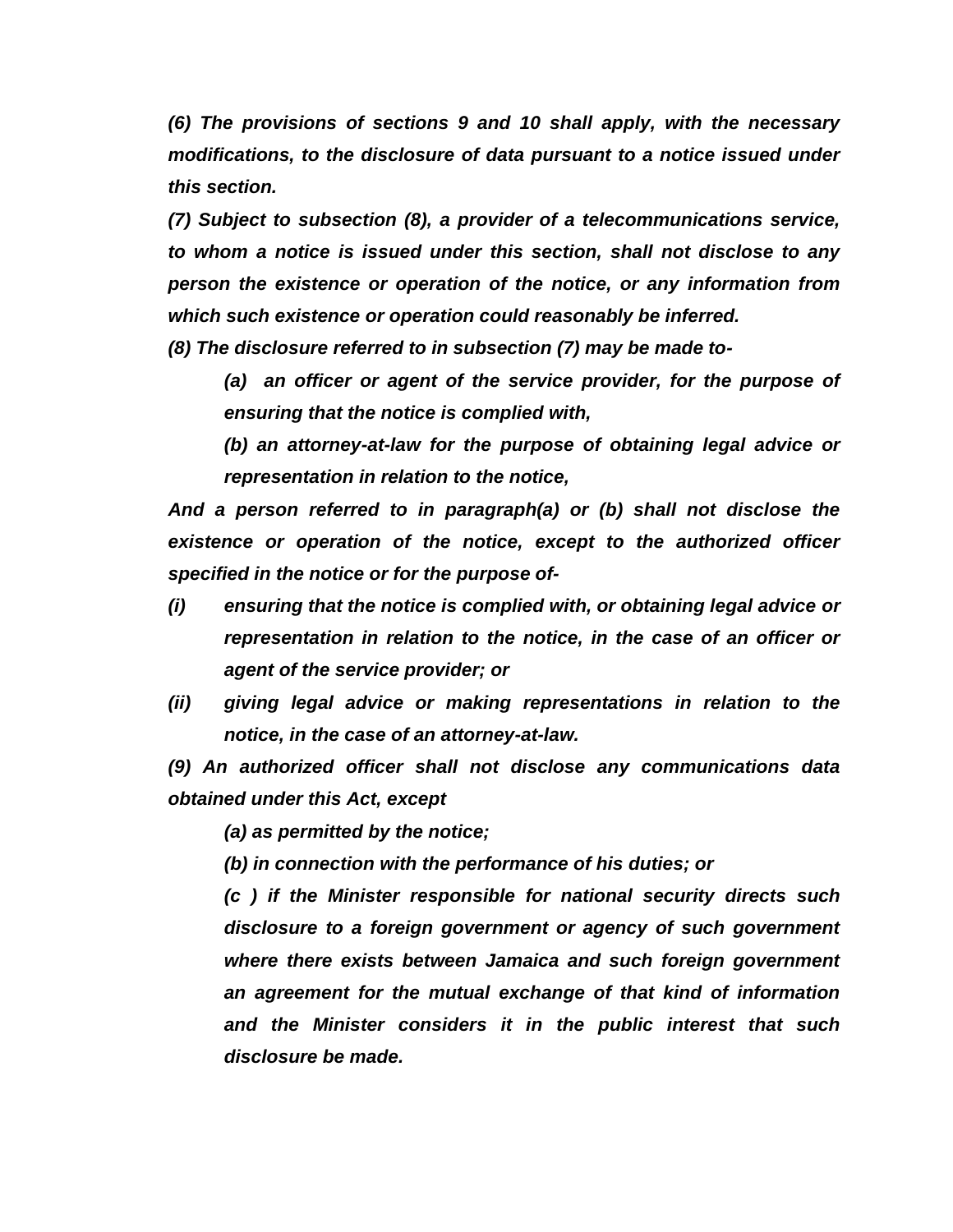*(10) A person who contravenes subsection(7), (8) or (9) commits an offence and is liable on summary conviction in a Resident magistrate's Court to a fine not exceeding five years or to both such fine and imprisonment.* (My emphasis)

[37] Section 15 of the Interception of Communications Act is also instructive. That section deals with offences; subsection 15(2) states:

> *15(2)- A person who intentionally discloses the contents of any communication-*

- *(a) Obtained by means of a warrant, to a person to whom he is not authorized to disclose the communication; or*
- *(b) Obtained in contravention of this Act,*

*commits an offence and is liable upon summary conviction in a Resident Magistrate's Court to a fine not exceeding five million dollars or to imprisonment for a term not exceeding five years, or to both such fine and imprisonment.*

*…….* 

[38] Since sub-section 16(2) seems to relate to data in the possession of the Telecom's Provider, it is understandable why Mr. Manning raised the issue as to whether the Defendant is a designated official under the Interception of Communications Act for the purposes of issuing a notice for disclosure of communication data. There has been no evidence which would suggest that INDECOM has such a designation. It therefore means that INDECOM could not have issued any notice pursuant to this section for Digicel to provide the kind of information requested, nor can INDECOM be regarded as an "authorized officer". It is therefore clear why INDECOM would not have made any request pursuant to the Interception of Communications Act.

[39] In my judgment, in so far as INDECOM'S Notice does seek to obtain communication and traffic data, Mr. Manning is correct in his submission that it is significant, and it does make a difference, that Digicel is actually required under a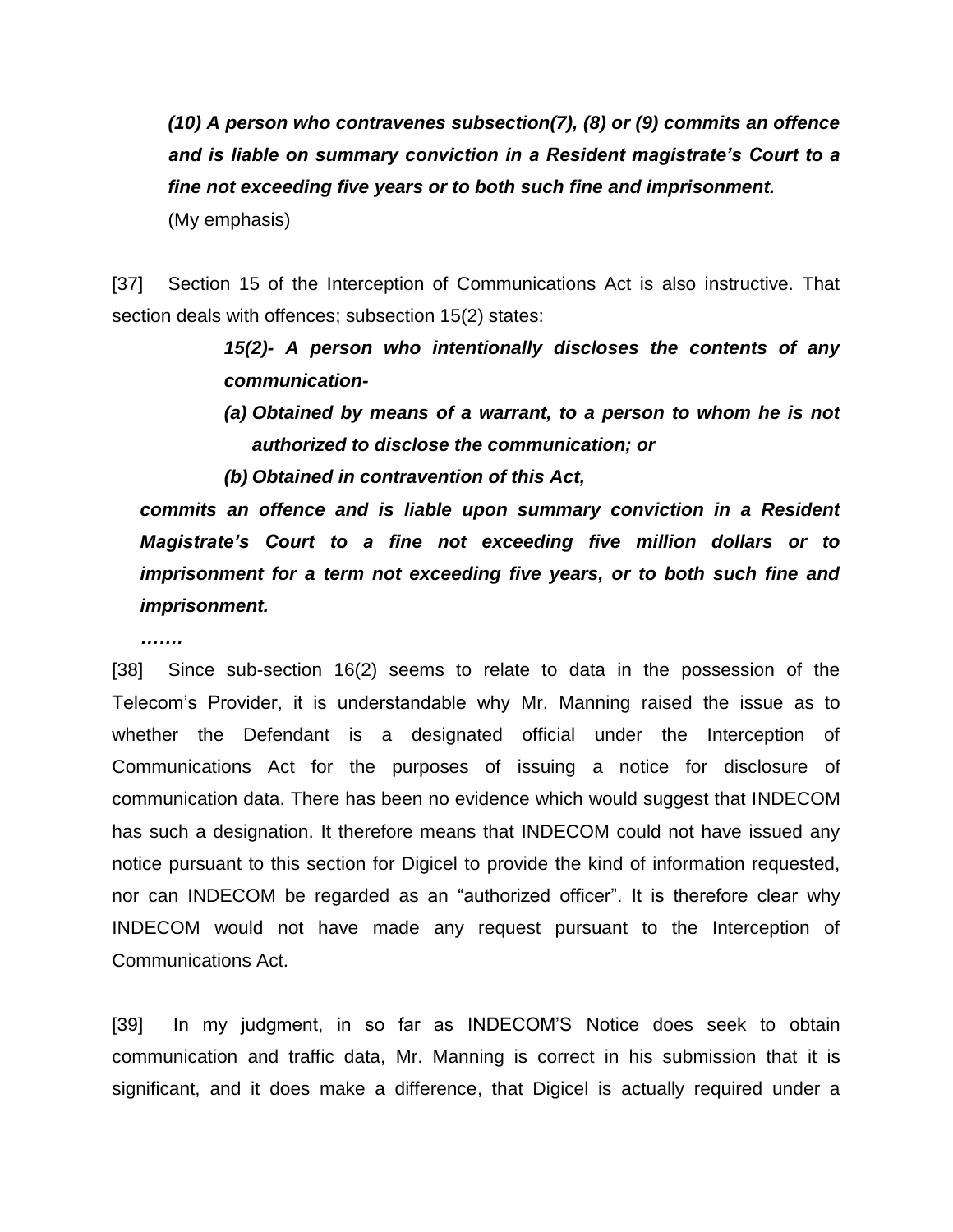Statute, the Telecoms Act, to keep and deal with the subject data and information as secret and confidential. Further, that Parliament has passed specific legislation that deals with the very limited circumstances and the very select group of persons to whom the information must be provided and disclosed. I am of the view that the reasoning in **Roward v. Pratt** , which was described in **Norwich Pharmacal** as a statutory prohibition against the disclosure, is also conclusive in this case with regard to the question of compellability. As in **Roward v. Pratt**, Parliament has decreed that the information as to the call data is to be kept secret and it is only within the narrow limits as set out in Section 47(2)(a) of the Telecoms Act and Section 16 of the Interception of Communications Act that this secret information must be disclosed. Sub-Section 15(2) of the Interception of Communications Act to my mind demonstrates that disclosure outside of the specially defined circumstances and specifically defined persons is prohibited, and indeed is an extremely serious offence, carrying with it a sanction for the person who commits the offence. The offender is liable to a relatively steep fine, or imprisonment or both. As stated by Lord Wright in **Rowell v. Pratt**, "a court cannot compel a man to commit a criminal offence".

[40] There is a presumption of statutory interpretation fashioned in the latin maxim – *generalia specialibus non derogant*. The effect of this maxim is that where Parliament has dealt with a special subject or made provisions for a particular case, this raises a presumption that an enactment of a general character would not have intended to interfere with that provision unless a clear intention to do so is specifically declared.

[41] In his written submissions, Mr. Manning referred to the fact that courts are cautious in their interpretation of very broad provisions and that without more, the general words of a later enactment do not repeal or alter earlier statutes dealing with specific subjects. Counsel referred to the leading case of **"The Vera Cruz"** (1884) 10 A.C. 59 where Earle of Selborne L.C. at page 68 stated:

> **Now if anything is certain, it is this. That where there are general words in a later Act, capable of reasonable and sensible application without extending them to subjects specifically dealt with by earlier**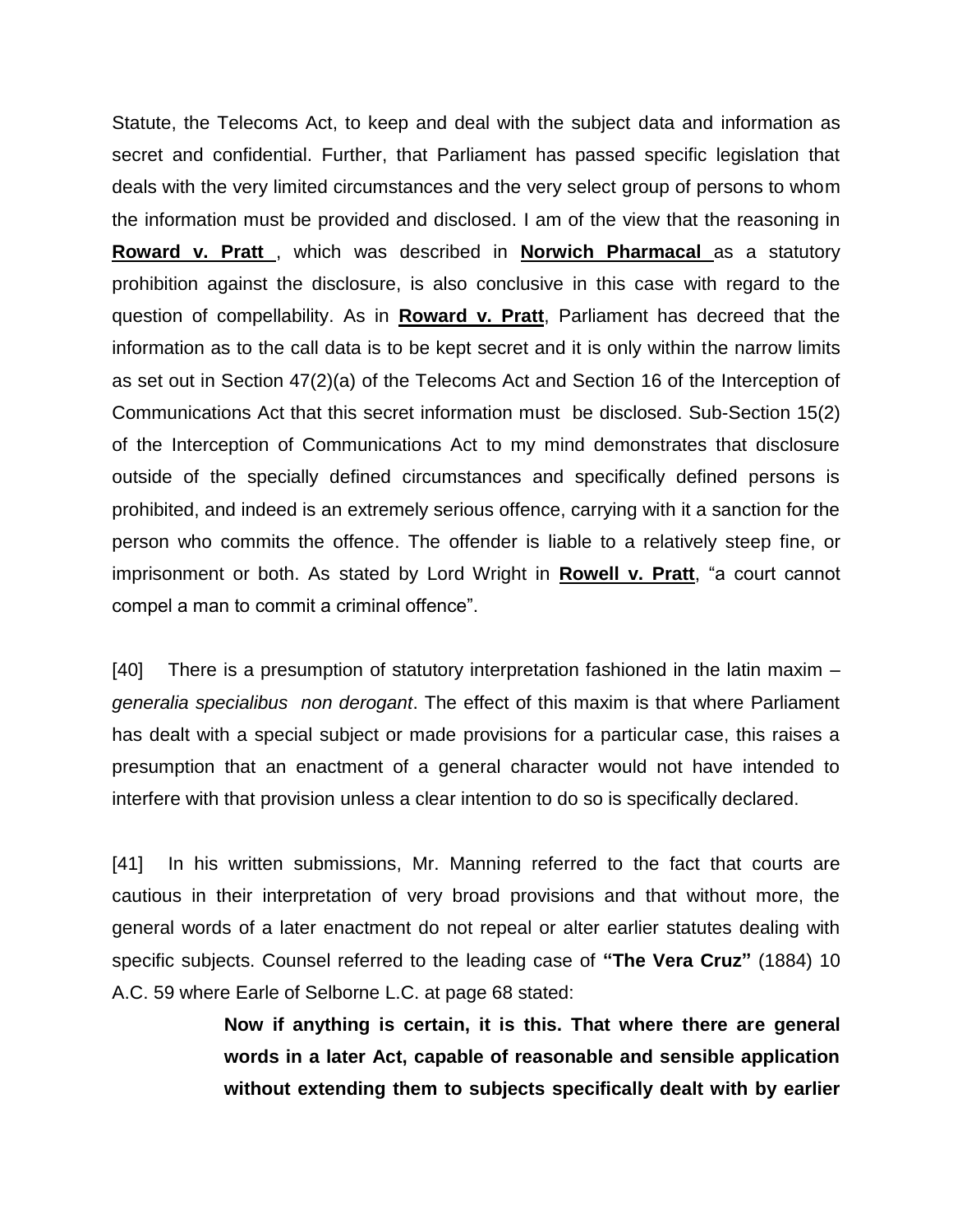**legislation, you are not to hold that earlier and special legislation indirectly repealed, altered, or derogated from merely by force of such general words, without any indication of a particular intention to do so.**.

[42] Mr. Manning is indeed correct that there is no express or clear and specific reference in the INDECOM Act, which can be said to show Parliament's particular intention to abrogate or alter the regimes of confidentiality, secrecy, and disclosure in the Telecoms Act and the Interception of Communications Act. For example, there is no provision in the INDECOM Act which is identical to, or of the same effect as section 18(4) of the Contractor-General Act. This further confirms why Digicel is not compellable by INDECOM to produce the information to it. It might well be quite a different matter if it was the Contractor- General acting under his statutory powers who had required the information and data specified in the subject Notice and not Indecom. In my judgment, subsection 18(4) of the Contractor-General Act by way of the contrast that it provides, makes the position abundantly plain and conclusive. It seems irresistible logic to me that if Parliament had intended INDECOM to be able to compulsorily obtain from Digicel or any other Telecoms Provider information which by section 47(1) of the Telecoms Act, the Provider is required by Statute to keep secret, and in respect of the disclosure of which the Interception of Communications Act provides for limited circumstances, then they would have legislated for the same type of provision in the INDECOM ACT as exists in the Contractor-General's Act. That is, there would have been a provision that any obligation to maintain secrecy or any restriction on the disclosure of information should not apply to the disclosure of information or the production of any document to INDECOM for the purpose of an investigation. Further, that no person would be liable to prosecution by reason only of complying with a request by INDECOM made under section 21 of the INDECOM Act.

#### **Whether Digicel can be compelled pursuant to Section 21 (4) INDECOM Act**

[43] In an effort to strengthen the investigative armoury of the Commission, Parliament has given INDECOM powers like that of a Supreme Court Judge in relation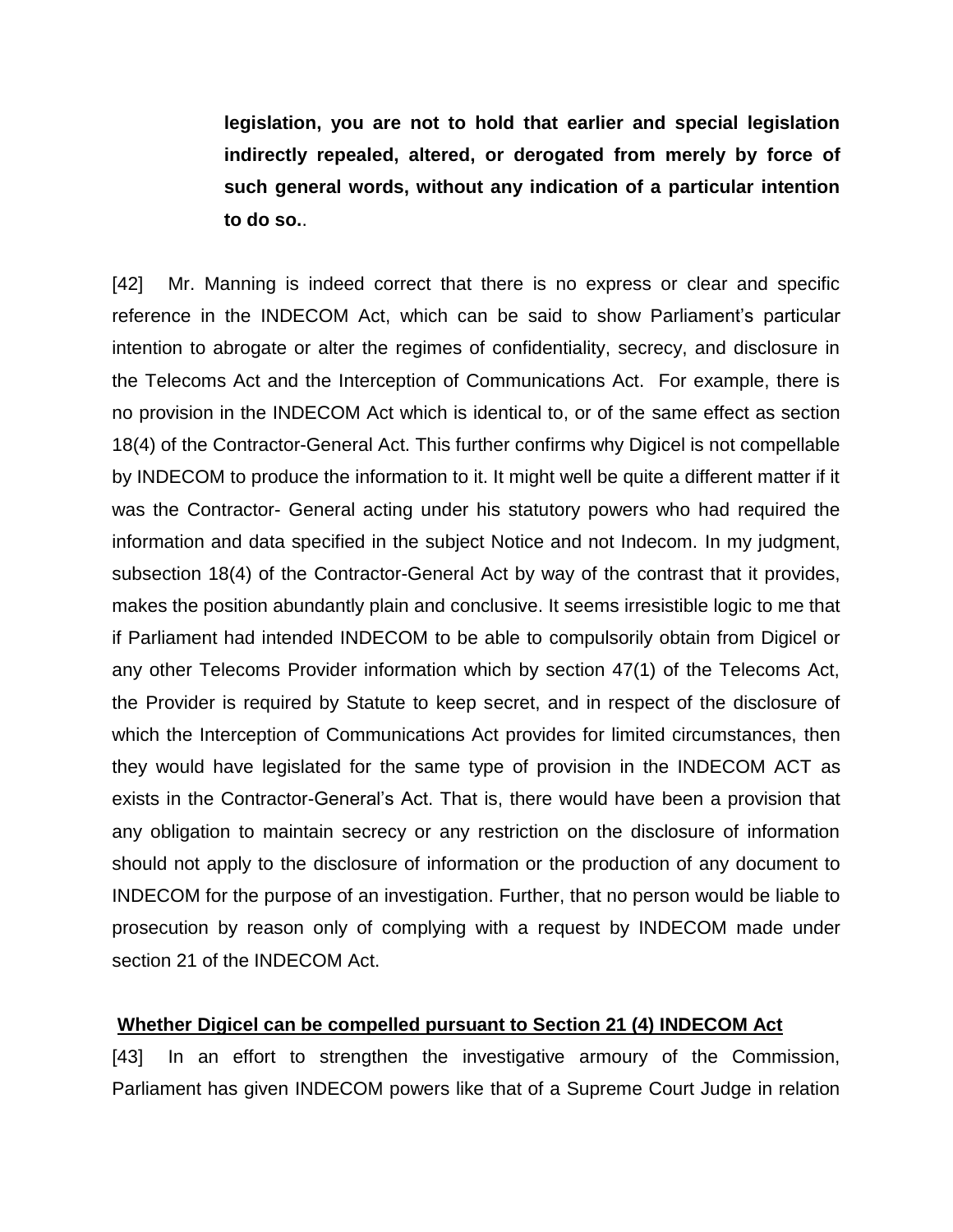to the attendance and examination of witnesses and the production of documents (Sub-Section 21(4)). However, Digicel would not be compellable by a judge to give the information or produce the documents to INDECOM except within the confines of Section 47 of the Telecoms Act and Section 16 of the Interception of Communications Act. Therefore, Digicel is correct that Subsection (5) of Section 21 of the INDECOM Act protects its stance of not being prepared to provide the information, statement or documents.

# **Whether Digicel should have exercised its discretion in favour of INDECOM's request under The Telecommunications Act**

[44] I have already found that Digicel is not compellable to give the information data and documents. However, one of the questions posed was whether Digicel could have exercised its discretion pursuant to Section 47 (2) (b) (i) of the Telecoms Act in favour of granting the request.

[45] The sub-section provides that a carrier or service provider "may disclose" subscriber information **"***pursuant to the provisions of any law for the time being in force which requires such disclosure for the purpose of the investigation or prosecution of a criminal offence***."** Mr. Manning has argued that for the Claimant to exercise its discretion, the law in question under which the request is made must be a specific law which speaks to the disclosure of the specific information described in Section 47 (1). Mrs. Wilkinson on the other hand did not agree with this submission and argued that it is the purpose for which the request was made that was critical to the exercise of the discretion.

[46] Section 4(1) of the INDECOM ACT sets out the functions of INDECOM, one of which is to conduct investigations. Investigations can be carried out by the Commission on its own initiative (Section 13) or as a direct result of a complaint being made (Section 10 (1). In the case of the latter, the Commission may enquire into allegations that -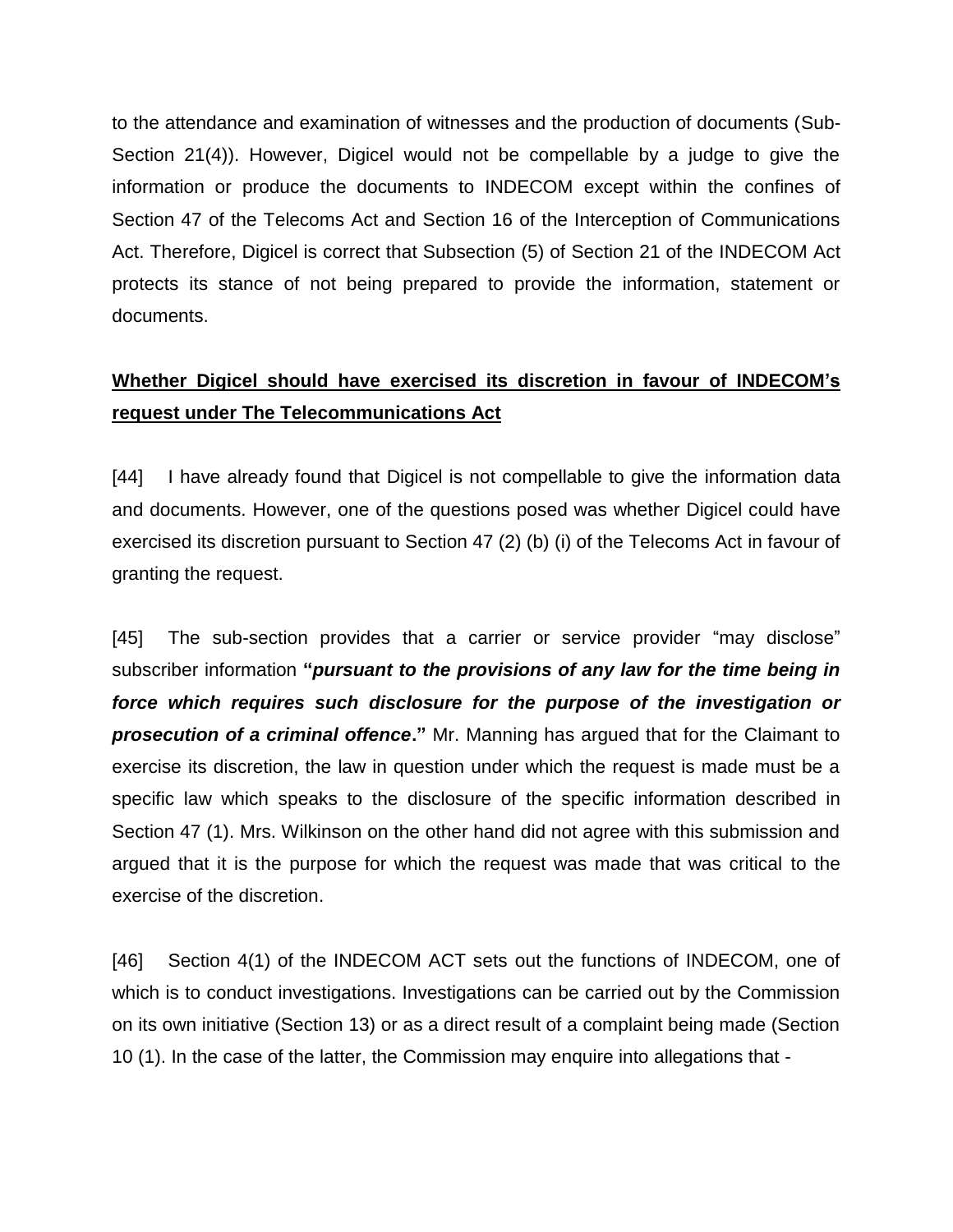"… *involve misconduct of a member of the Security Forces or of a specified official –*

*(a) resulting in the death of, or injury to, any person or that was intended or likely to result in the death of, or injury to, any person;*

*(b) involving sexual assault;*

*(c) involving assault or battery;*

*(d) resulting in damage to property or the taking of money or other property*

*(e) although not falling within paragraphs (a) to (d), is, in the opinion of the Commission, an abuse of the rights of a citizen.*

[47] While the INDECOM Act, as rightly observed by my brother Sykes J. in the *Gerville Williams* decision, does not specifically mandate INDECOM to investigate solely alleged criminal acts committed by the Security Forces, based on what is set out in Section 10 (1) (a-c), a substantial part of the remit of INDECOM is to look into circumstances in which certain criminal offences may have been committed. When one considers the scope of investigations undertaken by INDECOM, It could reasonably be interpreted that Section 21(1), and the related sections of the INDECOM Act are wide enough to be read as requiring a person to disclose information to the Commission for the purposes of investigating a criminal offence. The Preamble, the mischief that the INDECOM Act was designed to cure, including Jamaica's human rights' obligations, and the fact that matters potentially involving criminal offences are listed early in sub-section 10(1), suggest that the investigation of criminal offences is one of the crucial and principal functions that Parliament intended Indecom to perform. I am also of the view that subsection 47(2)(b)(i) does not require that the law "for the time being in force which requires such disclosure for the purpose of the investigation or prosecution of a criminal offence" be a law that requires that the investigating body be empowered solely to investigate or prosecute criminal offences. I do not consider the point to be free from difficulty, but on balance, I would agree with Mrs. Wilkinson that for the Claimant's discretion to be triggered, the provision(s) of the law on which the request is made must require disclosure for the **purpose** of investigating or prosecuting a criminal offence. I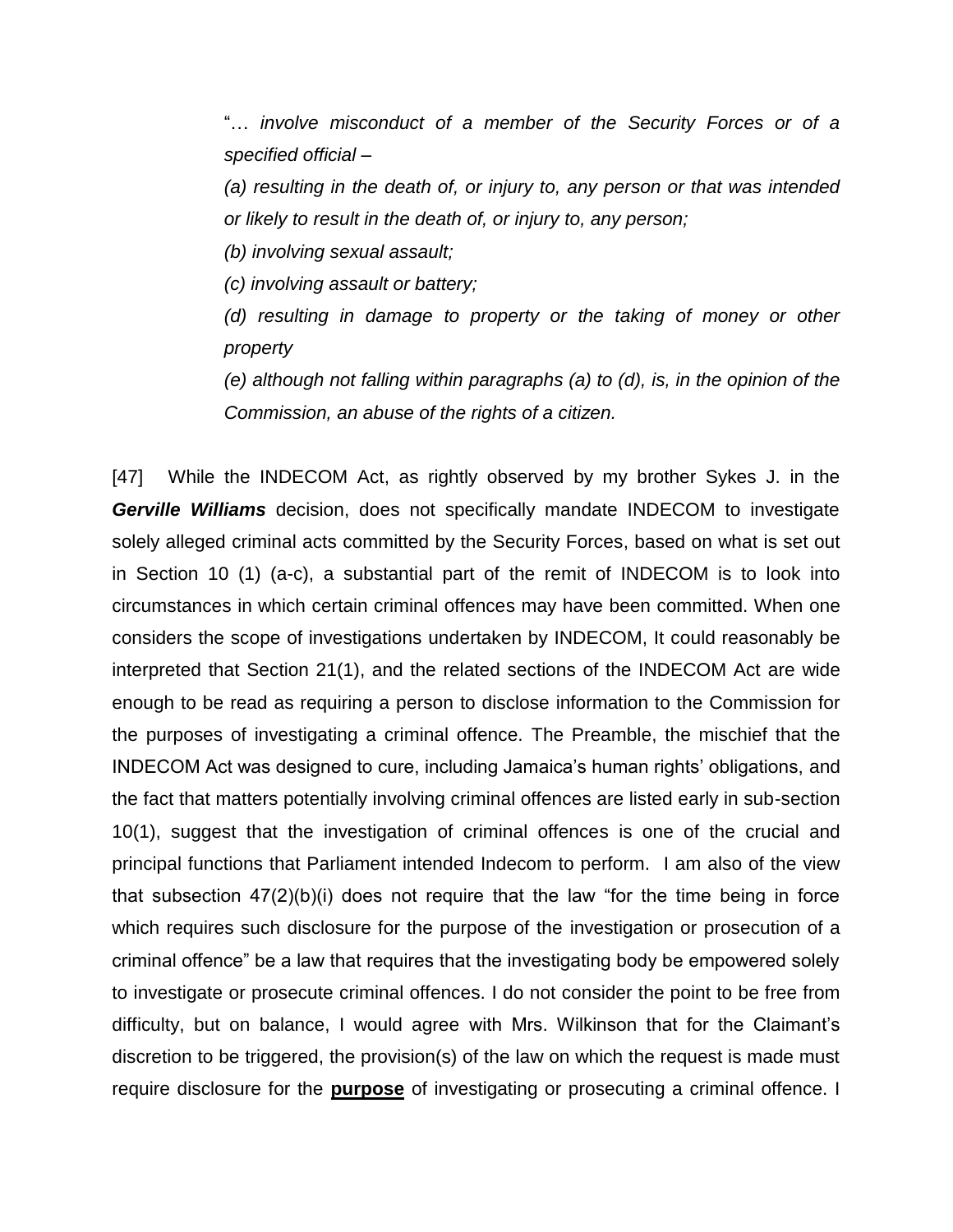think once the statute is clear and one of the purposes for which disclosure of information of whatever kind is sought is for investigating or prosecuting a criminal offence, it can fall within Section 47 (2) (b) (i). In other words, even though in my judgment the INDECOM Act also established Indecom for wider and other purposes, that does not prevent it being, or take away from the fact that it is an Act that requires disclosure for the investigation or prosecution of criminal offences. I also disagree with Mr. Manning that the particular law would have to be specifically directed at specific information such as that dealt with in section 47(1) of the Telecoms Act. If that were so, it would seem to me that there would be little point in providing the carrier with a discretion since the particular specific legislation would likely already have dealt with the subject matter, and circumscribed the ambits within which carriers would be required to provide disclosure.

[48] Digicel is licensed to provide telecommunications services to the public of Jamaica. It must exercise its discretion in a reasonable manner. In cases where a discretion is conferred on a public official, it is required that such discretion be exercised in a manner that is lawful, fair, reasonable, and rational having regard to the circumstances. Likewise, in cases where a private citizen, such as Digicel has duties to perform where Statute governs the framework for its operations, outlines its duties to the public, and confers upon it a discretion, the same principles of lawfulness, fairness, reasonableness and lack of arbitrariness seem to me to be applicable as well.

[49] However, it is to be noted that under the Interception of Communications Act, subsection 16 (4) (d), a Notice by a designated person requiring disclosure of communication data must state the matters falling within subsection (3) by reference to which the notice was issued. Sub-section (3) states:

*A designated person shall not issue a notice under subsection (2) in relation to any communications data unless he is satisfied that it is necessary to obtain that data-*

*(a) In the interests of national security;*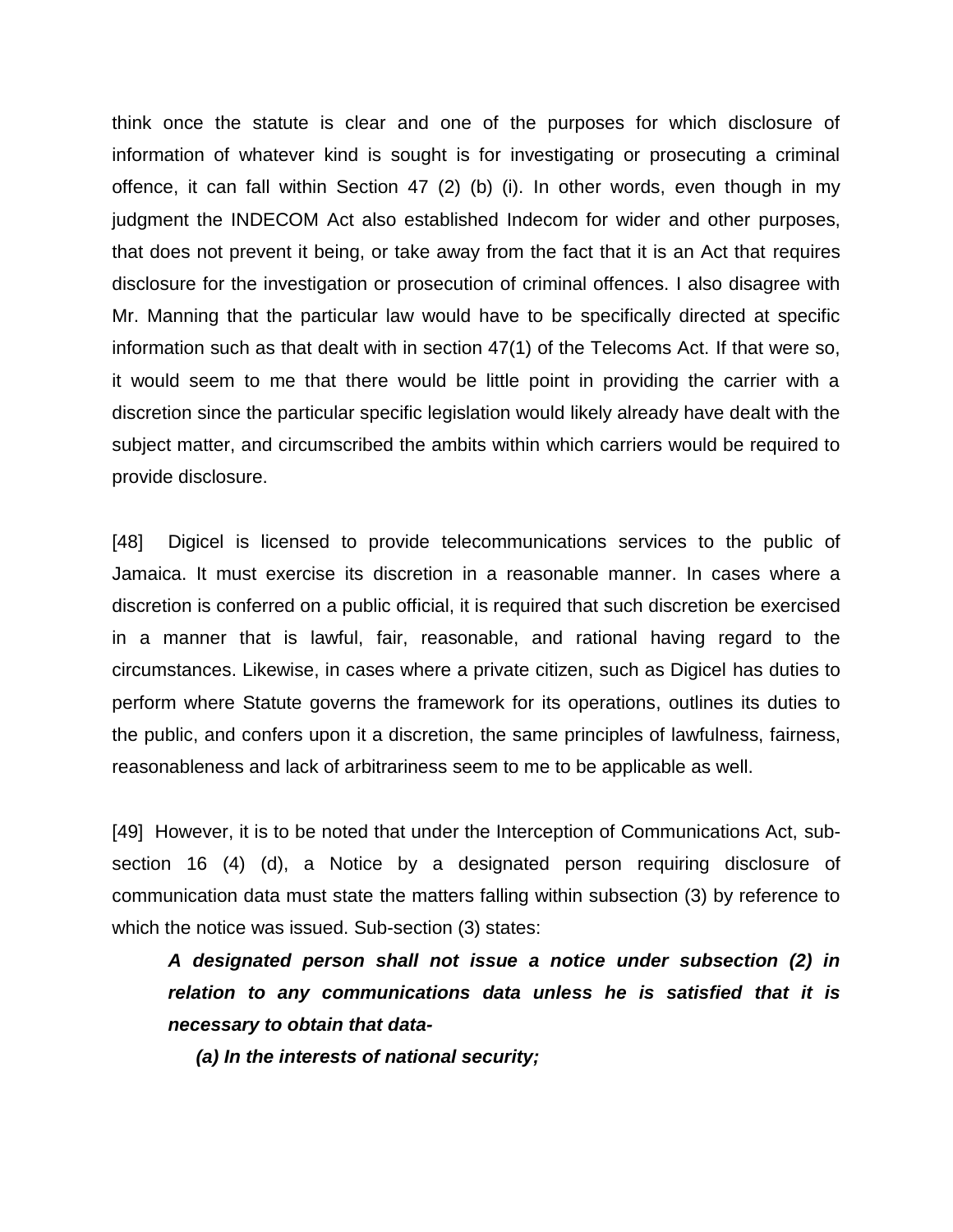- *(b) For the prevention or detection of any offence specified in the Schedule where there are reasonable grounds for believing that-*
	- *(i) Such an offence has been, is being or is about to be committed; and*
	- *(ii) The sender or recipient of any communication or the subscriber to the telecommunications service, to which the data relates, is the subject of an investigation in connection with the offence.*

[50] In my judgment, although I cannot trace any such express statutory requirement in the INDECOM Act, it would have been appropriate for INDECOM to also state in the Notice which it directed to Digicel, in a general, brief but sufficient way the matters which led to the issue of the Notice so that it could readily be seen by Digicel that the information is required for the purpose of investigating a criminal offence. For example, the Notice should have stated even as a bare minimum simply that the information or documents requested are required for the purpose of investigating a criminal offence. By way of contrast, let us suppose INDECOM had required the information, for the purposes of an investigation into the question of whether there was damage to a citizen's property, or abuse of a citizen's rights, not amounting to a criminal offence. In those circumstances, Digicel would have had no proper basis upon which to have exercised its discretion under section 47(2)(b)(i). This is yet another reason why in my judgment the Notice from INDECOM should have specifically addressed the purpose for which the information was sought. This does not mean that there could not be other communication or correspondence between INDECOM and the telecoms provider in which INDECOM could indicate the requisite purpose. However, the Notice seems the logical choice of communication between INDECOM and the telecoms provider that should trigger the exercise of the discretion, or at any rate, set it in train. This is readily apparent if one looks at the intendment behind the issue of Notices by those authorized so to do pursuant to sub-section 16(4)(d) of the Interception of Communications Act referred to above. The inadequacies of the Notice issued by INDECOM may well have contributed to the perfectly understandable dilemma in which Digicel found itself.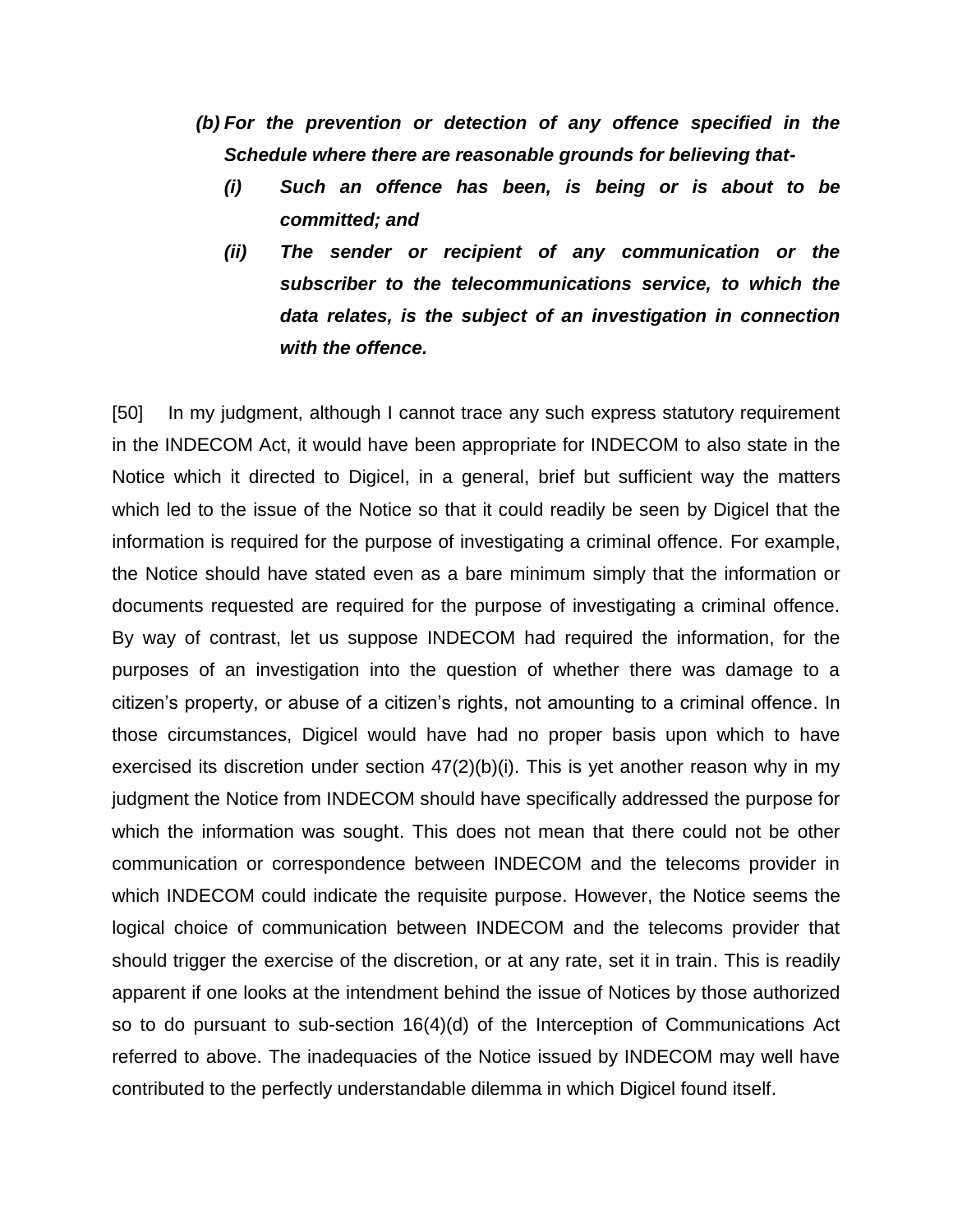[51] Having regard to the public's interest, it is my view, that had the Notice issued by Indecom properly specified that the information was required for the purposes of investigating a criminal offence, Digicel could lawfully have exercised its discretion in favour of INDECOM in providing the requested information. In so doing it would be squarely protected under sub-section 47 (2) (b) of the Telecoms Act. Indeed, subsection 47(3) provides that a service carrier shall not be liable to any action or suit for any injury, loss or damage resulting from a disclosure of information made pursuant to subsection (2). In my judgment, this suggests that the carrier would be allowed a certain amount of leeway and latitude in exercising its discretion under sub-section 47(2)(b)(i).

- [52] Having considered all the issues, I make the following declarations*:*
	- 1. Digicel is restricted from providing subscriber information regarding the use of its services by third parties to INDECOM pursuant to sub-section 47 (1) of the Telecommunications Act.
	- 2. INDECOM is not an authorized officer or a designated person within the meaning of section 16 of the Interception of Communications Act.
	- 3. Digicel is not compellable under section 21(1) of the Independent Commission of Investigations Act to provide customer/subscriber information and/or traffic data to INDECOM.
	- 4. Digicel is not compellable under section 21 (4) of the Independent Commission of Investigations Act to produce customer/subscriber information and/or traffic data to INDECOM.
	- 5. The Independent Commission of Investigations Act is a law which contains provisions which would require the disclosure of the subscriber information for the purpose of investigating a criminal offence.
	- 6. Whilst INDECOM is not entitled to the subscriber information, as Digicel has a discretion pursuant to sub-section  $47(2)(b)(i)$  in respect of disclosure, in appropriate circumstances, such as if the Notice had properly specified the purpose for which the Notice was issued, which purpose was the